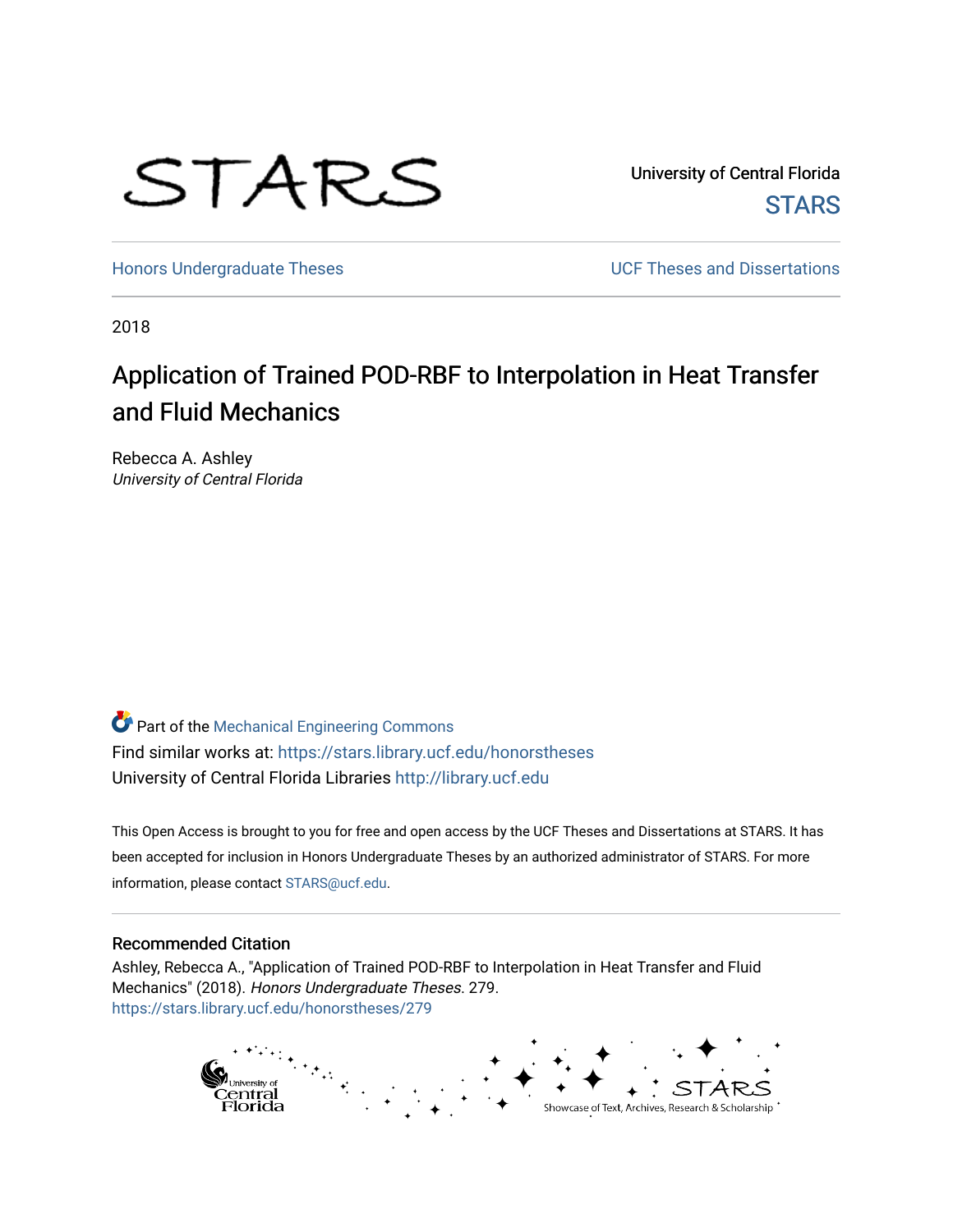# APPLICATION OF TRAINED POD-RBF TO INTERPOLATION IN HEAT TRANSFER AND FLUID MECHANICS

by

### REBECCA A. ASHLEY

A thesis submitted in partial fulfillment of the requirements for the Honors in the Major Program in Mechanical Engineering in the College of Engineering and Computer Science and in the Burnett Honors College at the University of Central Florida Orland, Florida

Spring Term, 2018

Thesis Chair: Alain Kassab, PhD.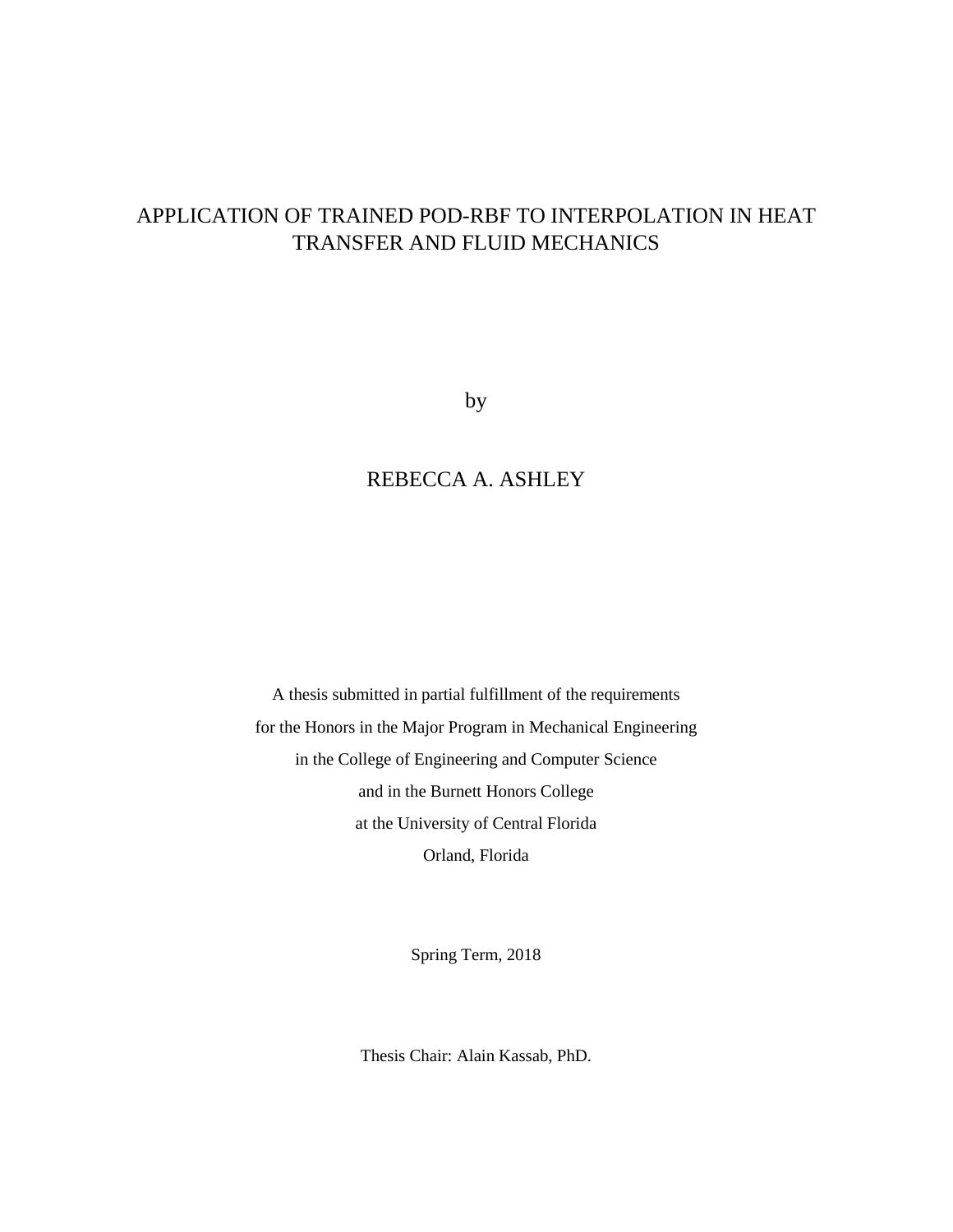© 2018 Rebecca A. Ashley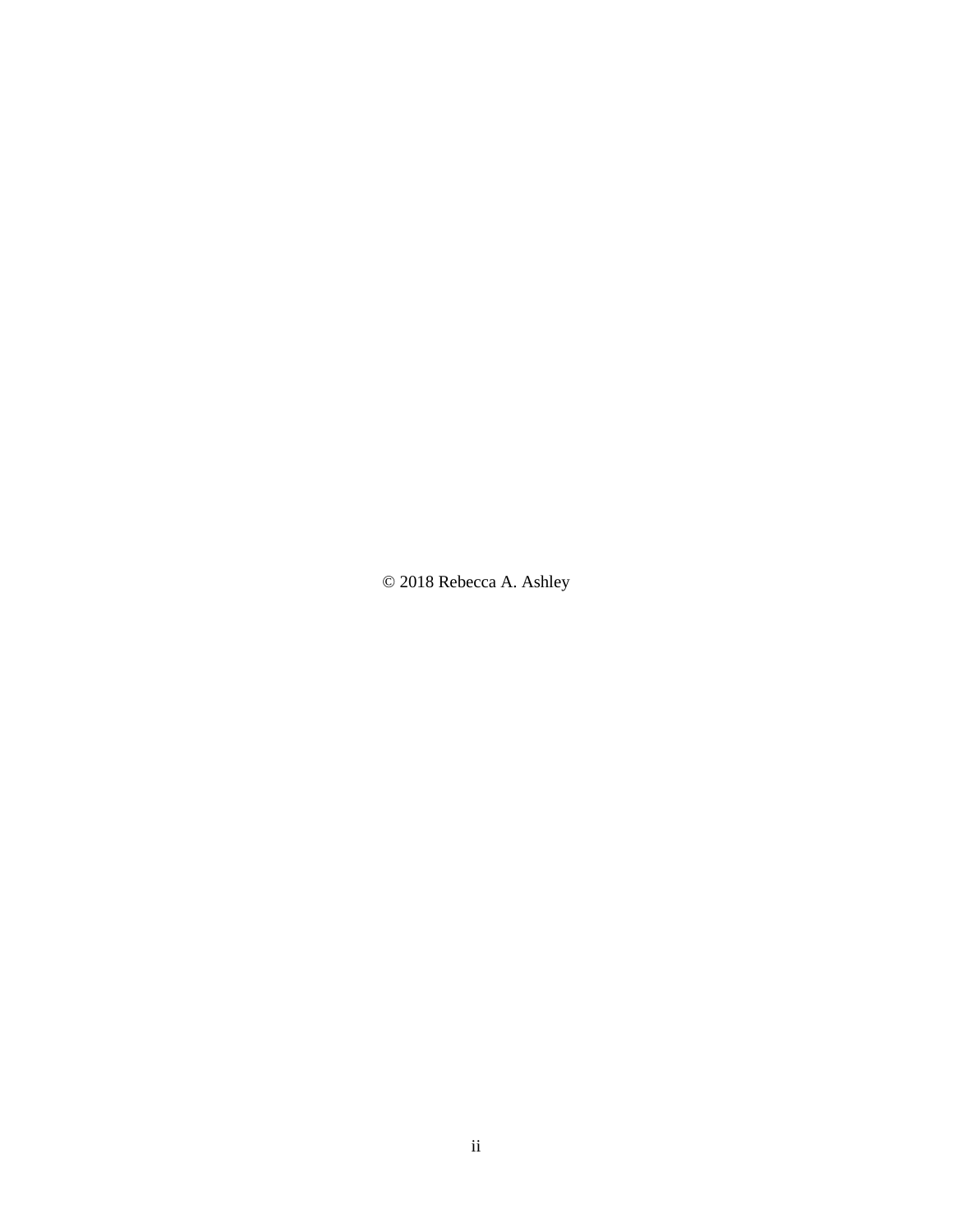### **ABSTRACT**

To accurately model or predict future operating conditions of a system in engineering or applied mechanics, it is necessary to understand its fundamental principles. These may be the material parameters, defining dimensional characteristics, or the boundary conditions. However, there are instances when there is little to no prior knowledge of the system properties or conditions, and consequently, the problem cannot be modeled accurately. It is therefore critical to define a method that can identify the desired characteristics of the current system without accumulating extensive computation time. This thesis formulates an inverse approach using proper orthogonal decomposition (POD) with an accompanying radial basis function (RBF) interpolation network. This method is capable of predicting the desired characteristics of a specimen even with little prior knowledge of the system. This thesis first develops a conductive heat transfer problem, and by using the truncated POD – RBF interpolation network, temperature values are predicted given a varying Biot number. Then, a simple bifurcation problem is modeled and solved for velocity profiles while changing the mass flow rate. This bifurcation problem provides the data and foundation for future research into the left ventricular assist device (LVAD) and implementation of POD – RBF.

The trained POD – RBF inverse approach defined in this thesis can be implemented in several applications of engineering and mechanics. It provides model reduction, error filtration, regularization and an improvement over previous analysis utilizing computational fluid dynamics (CFD).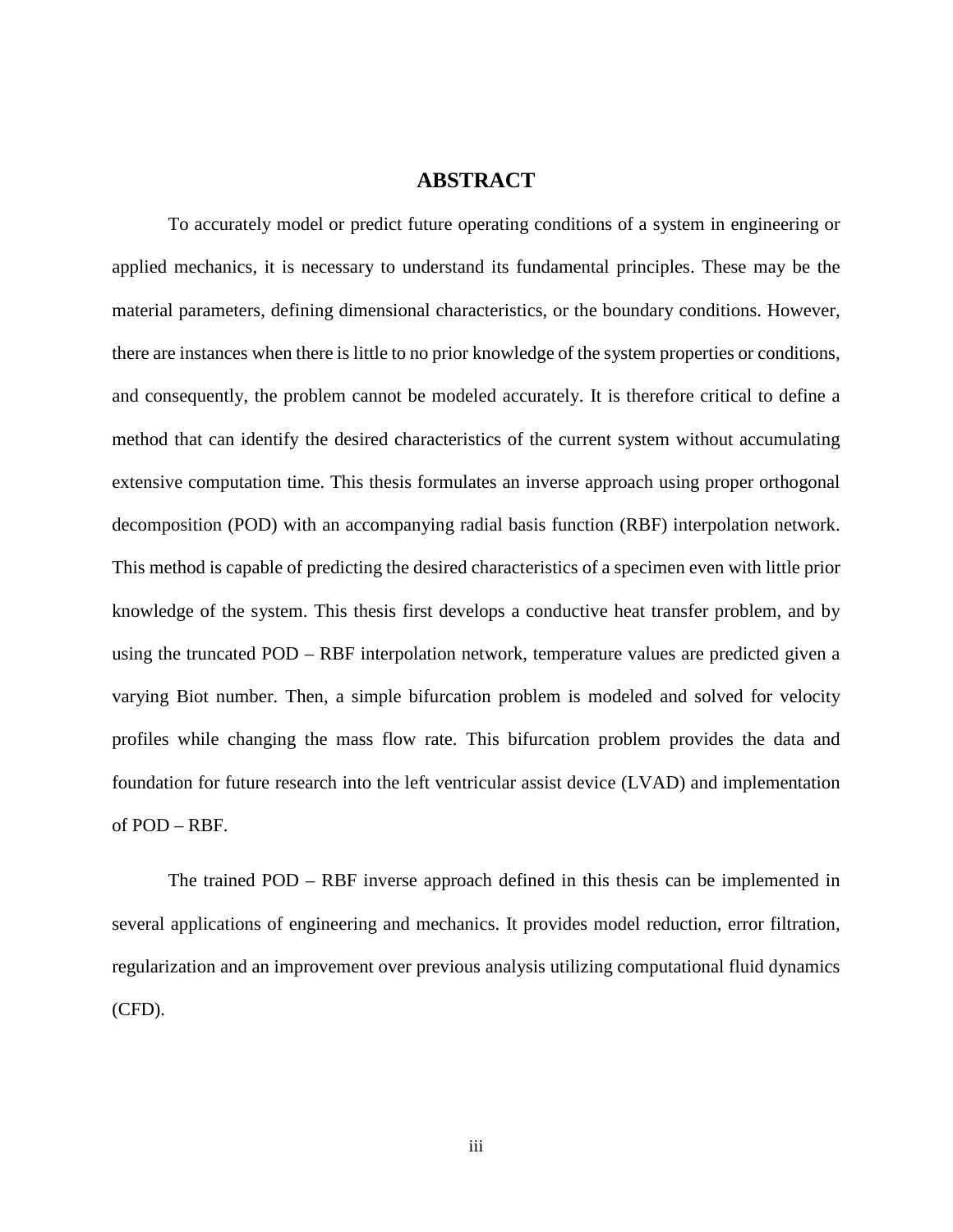## **DEDICATION**

*This thesis is dedicated to Bobby, Jessie, Mikey and Steven. Without your friendship and the many, many study sessions, I would not have survived these last four years.*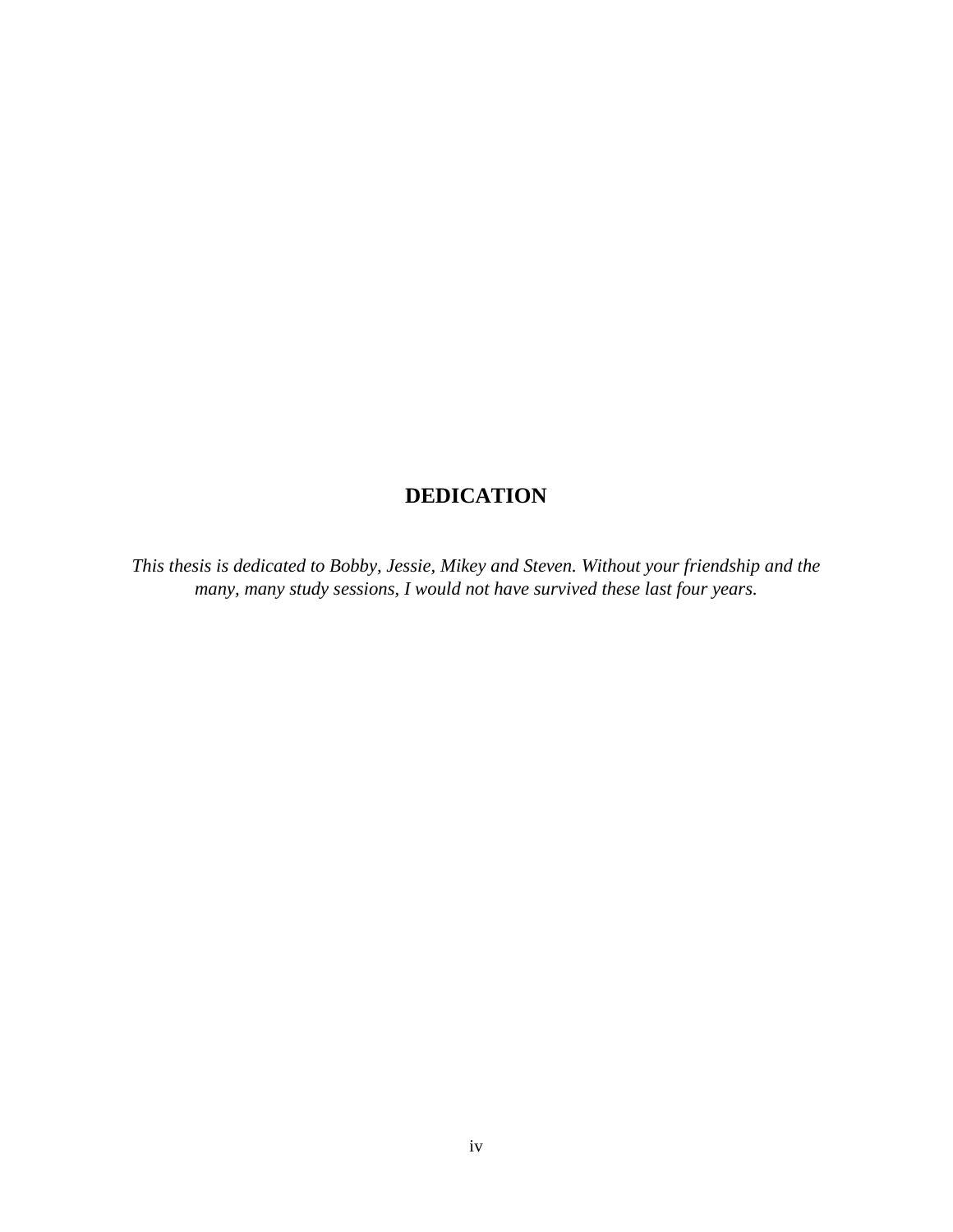## **ACKNOWLEDGEMENTS**

From the absolute bottom of my heart, I would like to thank Dr. Kassab for all the opportunities he has offered me, and for his patient guidance, encouragement and advice that he has provided these last two years.

I would like to also thank Kyle Beggs for his wit and guidance while using Star-CCM+. Without his help, I would have never seen results.

I would also like to express a special thank you to my parents, Bruce and Elaine Ashley. Through your endless support and loving sacrifice, all of this was possible.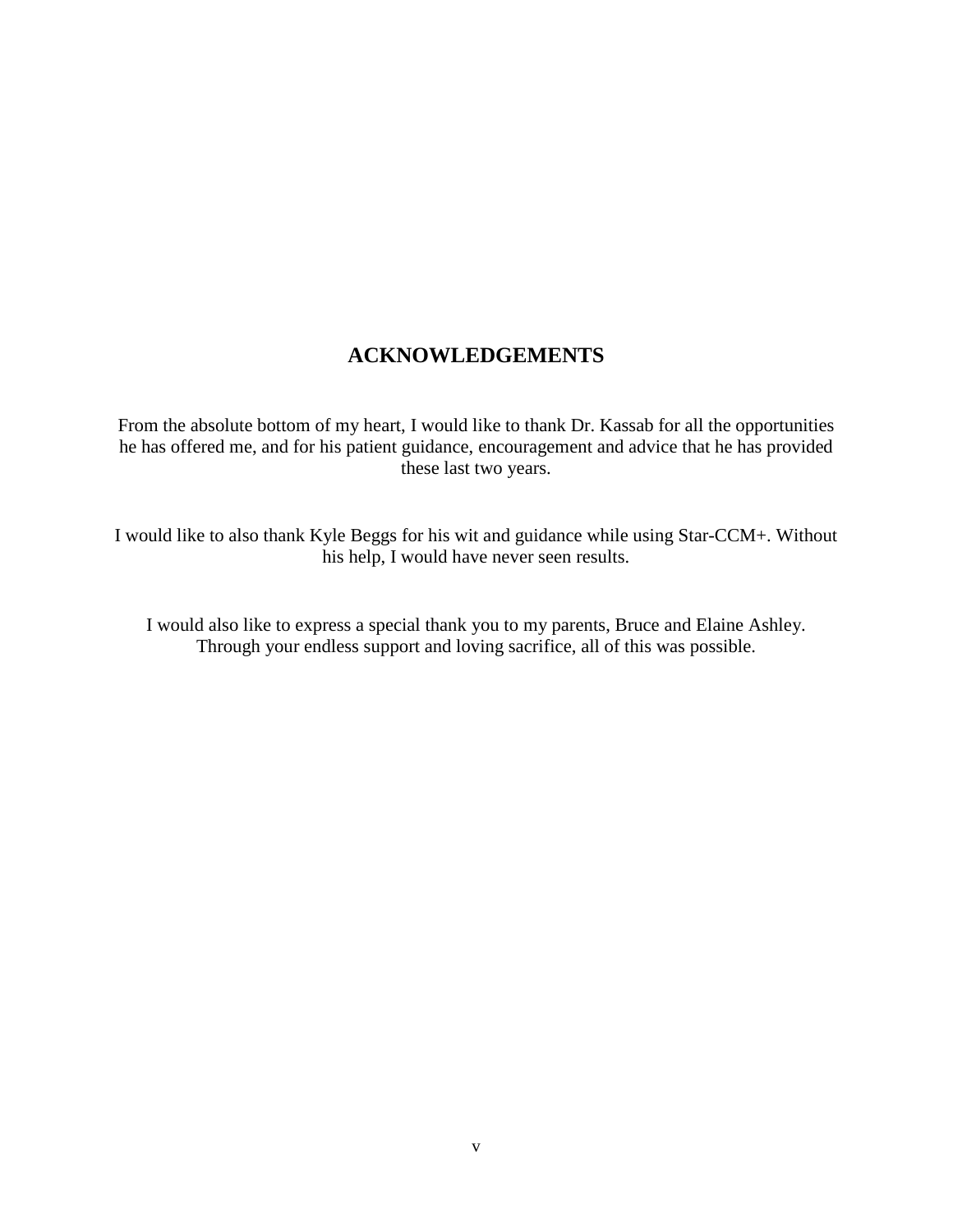# **TABLE OF CONTENTS**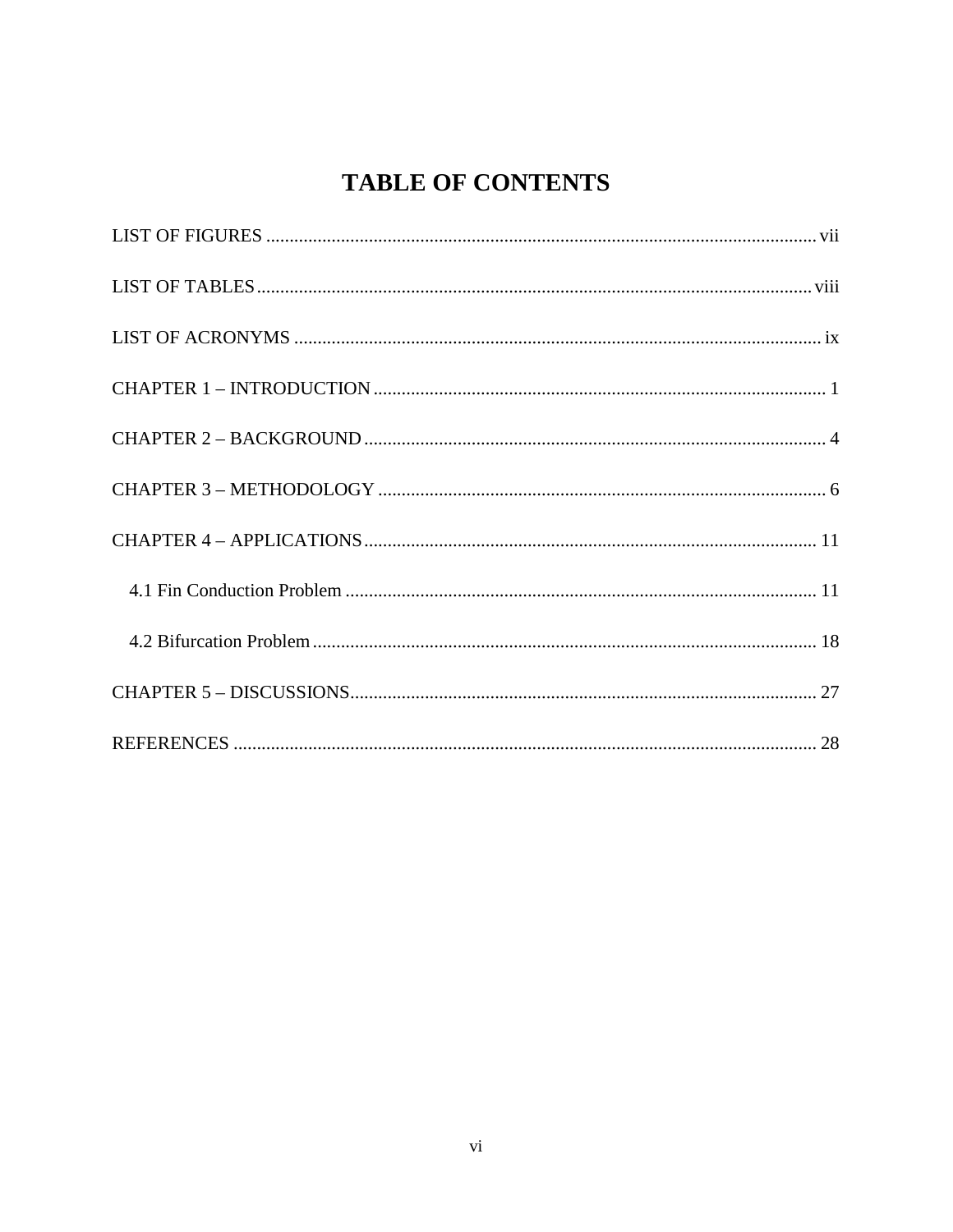# **LIST OF FIGURES**

<span id="page-7-0"></span>

| Figure 1: Illustration of uncorrelated (left) and correlated (right) vectors [3] 4                 |  |
|----------------------------------------------------------------------------------------------------|--|
|                                                                                                    |  |
|                                                                                                    |  |
|                                                                                                    |  |
|                                                                                                    |  |
|                                                                                                    |  |
|                                                                                                    |  |
|                                                                                                    |  |
| Figure 9: Mesh convergence: comparison of velocity values computed with varying base size . 21     |  |
|                                                                                                    |  |
|                                                                                                    |  |
|                                                                                                    |  |
|                                                                                                    |  |
| Figure 14: Velocity Profiles for $m = 0.2$ kg/s (red) and $m = 0.25$ kg/s (blue) at cross-sections |  |
|                                                                                                    |  |
|                                                                                                    |  |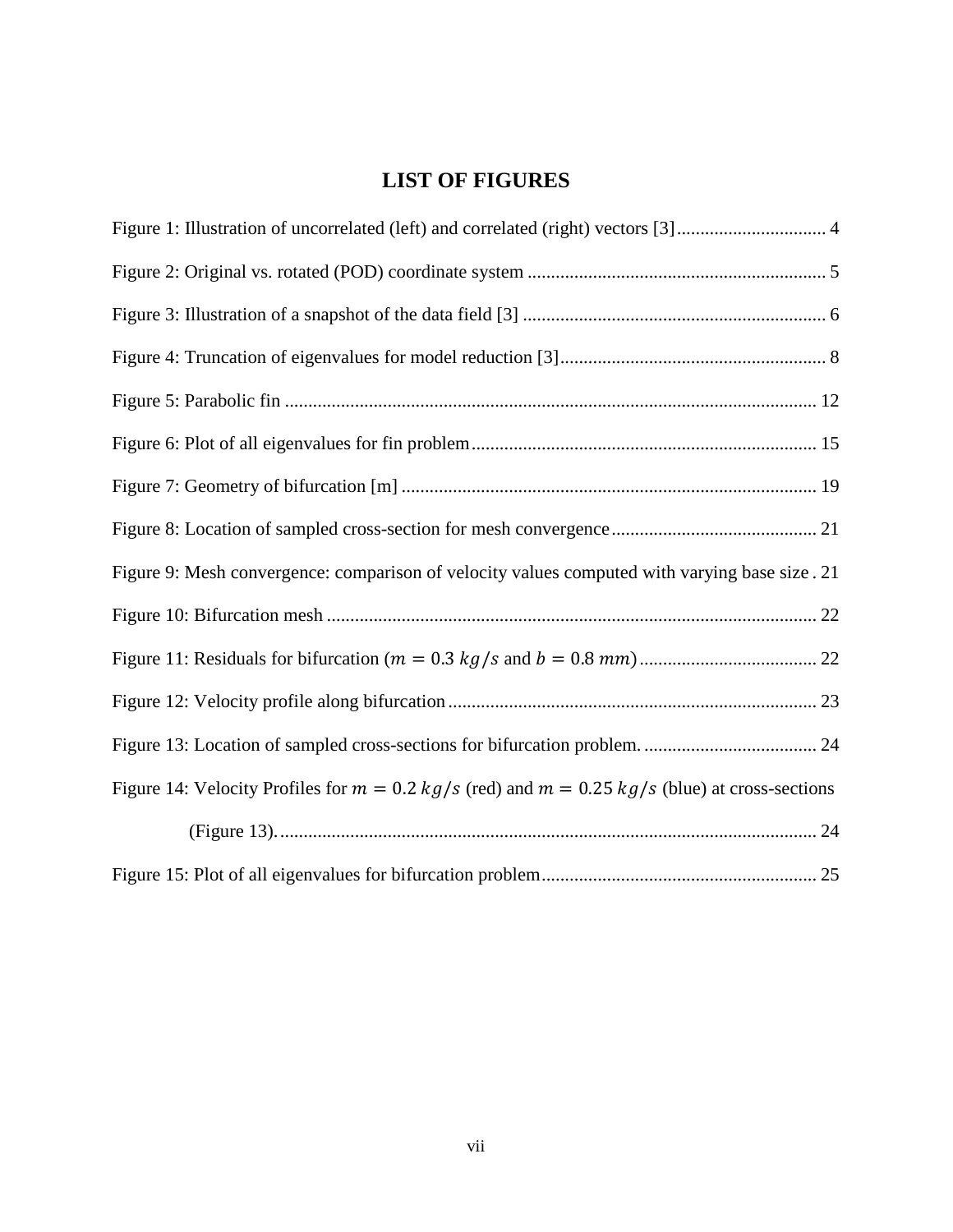# **LIST OF TABLES**

<span id="page-8-0"></span>

| Table 3: Comparison of actual and POD – RBF approximation of temperature values for $Bi =$ |
|--------------------------------------------------------------------------------------------|
|                                                                                            |
|                                                                                            |
|                                                                                            |
|                                                                                            |
|                                                                                            |
| Table 8: Comparison of actual and POD – RBF approximation of velocity values ( $m =$       |
|                                                                                            |
|                                                                                            |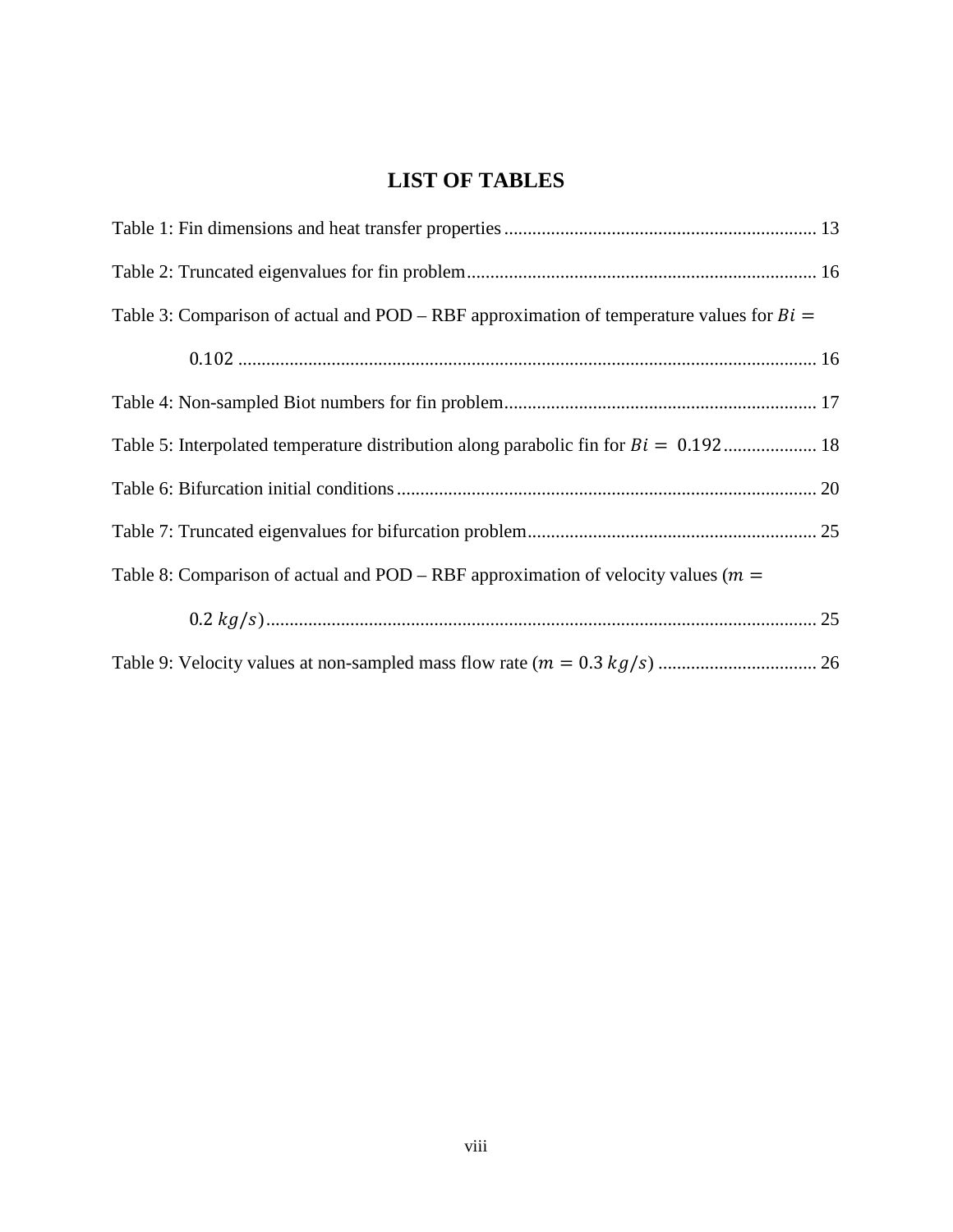# **LIST OF ACRONYMS**

<span id="page-9-0"></span>

| <b>POD</b>       | Proper orthogonal decomposition      |
|------------------|--------------------------------------|
| <b>RBF</b>       | Radial basis function                |
| CFD              | Computational fluid dynamics         |
| $\boldsymbol{u}$ | Snapshot vector                      |
| p                | Vector of parameters                 |
| U                | Snapshot matrix                      |
| f                | Arbitrary functions                  |
| М                | Number of snapshots                  |
| $\boldsymbol{N}$ | Number of nodes                      |
| K                | Truncation point                     |
| Ф                | <b>Basis functions/vectors</b>       |
| A                | Amplitudes matrix                    |
| $\mathcal C$     | Covariance matrix                    |
| V                | Eigenvectors of $C$                  |
| λ                | Eigenvalues                          |
| Λ                | Matrix of eigenvalues                |
| B                | Matrix of interpolation coefficients |
| F                | Matrix of interpolation functions    |
| f(p)             | Hardy inverse multi-quadric RBF      |
| С                | RBF smoothing constant               |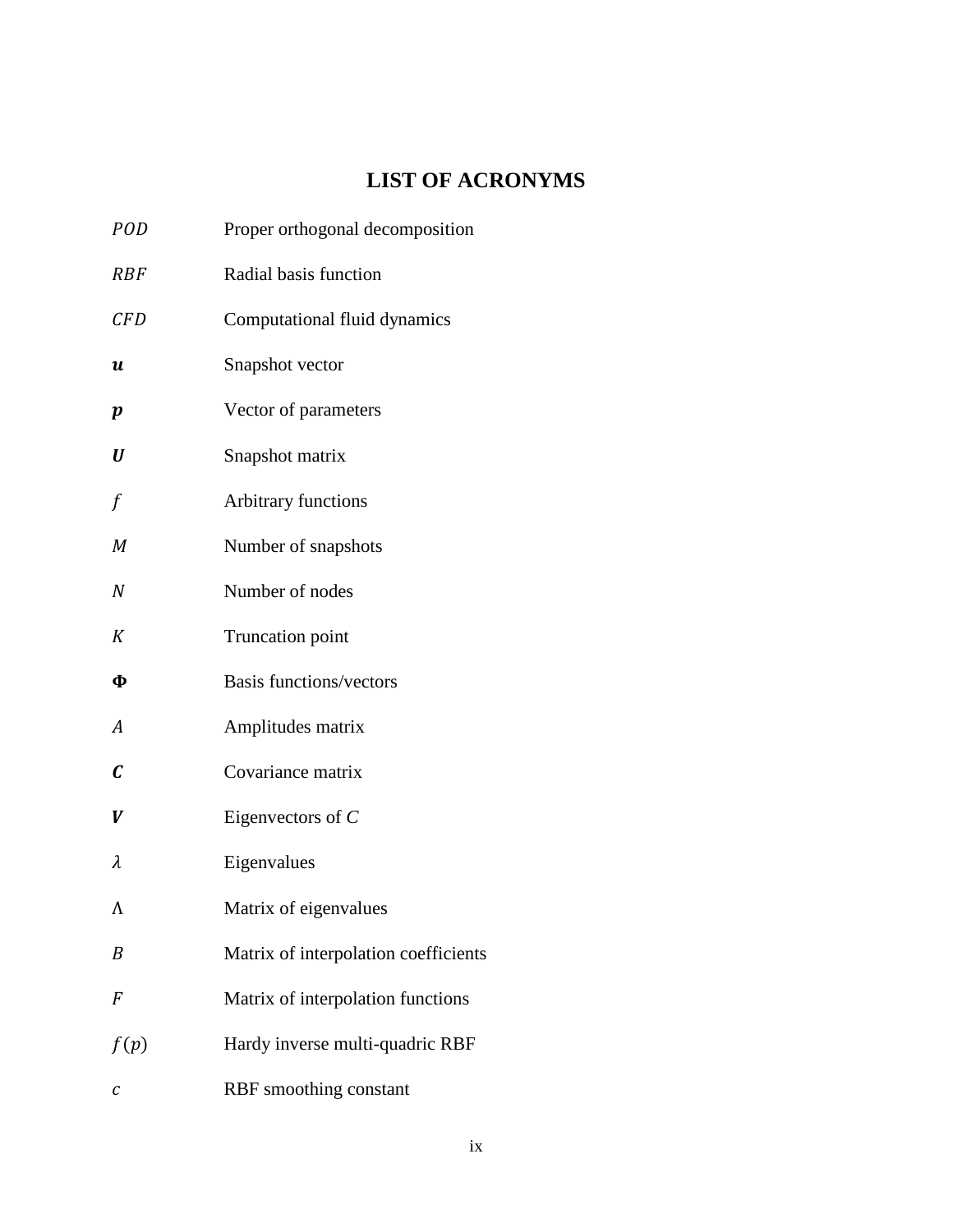### **CHAPTER 1 – INTRODUCTION**

<span id="page-10-0"></span>The concept of proper orthogonal decomposition (POD) was developed about 100 years ago as a tool for processing statistical data [1]. Several techniques have previously been developed to solve *direct problems* (those defined as solutions with a complete set of input data, where all system parameters are known), but it is common in engineering to solve *inverse problems*, defined as ones where not all system-dependent parameters are known [2]. POD is a powerful, valuable technique with the ability to obtain low-dimensional approximate data of high dimensional processes. POD first captures a *snapshot* matrix which represents a collection of system measurements. It then generates a series of optimal basis functions that can best approximate the system. This optimality leads to excess error truncations, and in doing so, there is an enormous reduction in computation time [3]. "Essentially, POD removes unnecessary constraints that have little effect on the system as a whole" [3]. POD, in combination with a radial basis function (RBF) interpolation network which can determine interpolation coefficients, can accurately reproduce dimensional aspects, boundary conditions and/or material properties as they apply to the system or model [1].

As will be seen in this thesis, "POD – RBF has a natural ability for parameter estimation on its inverse characteristics. It can be applied to countless engineering applications that may have been tedious or laborious to solve otherwise" [3]. The full methodology of POD – RBF will be discussed in Chapter 3, and two important applications will be presented in Chapter 4. The first is a simple heat conduction problem which will train a POD model using RBFs over a set of sampled parameters used to compute the temperatures in a variable cross-section fin and subsequently to effectively predict the temperatures in that fin for specified parameter values that were not sampled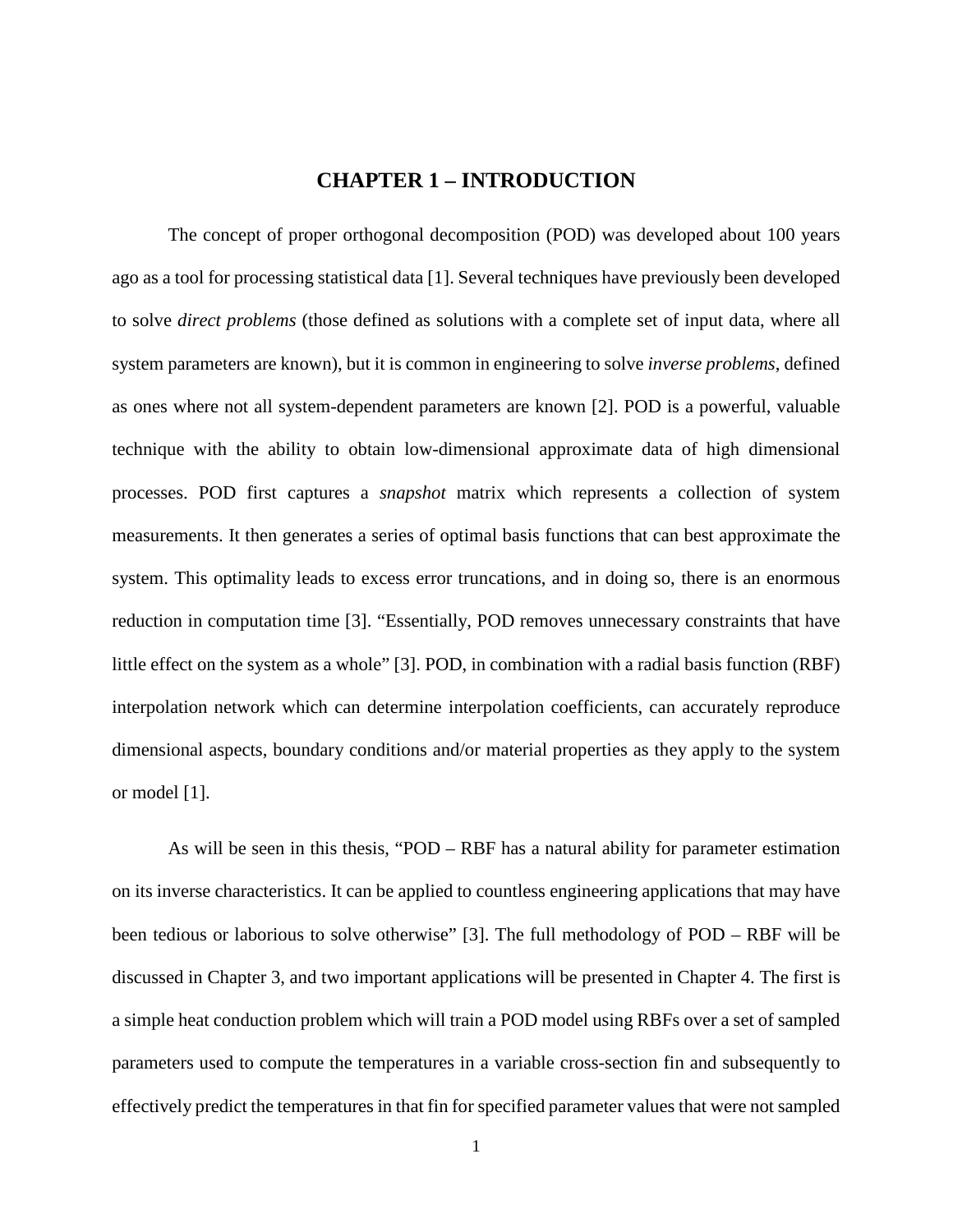to build the POD. The second is a fluid mechanics problem involving the internal flow of a bifurcation modeling a vascular segment, which is meant to lay the ground work for future research in the optimization of a medical device for the heart – the left Ventricular Assist Device (LVAD).

Heart failure is one of the leading causes of death for men and women in the United States. Many conditions can damage or weaken the heart and, depending on the current or impending condition of the heart, there are options to consider for temporary and long-term solutions: by-pass surgery, heart transplant, or the assistance of medical devices [4]. In cases where donor compatibility is difficult to achieve, a Ventricular Assist Device (VAD) can be implemented to provide temporary circulatory support as a bridge to transplantation. While VADs are functionally capable and have been improved in design over the years, their efficiency depends upon the system's fluid composition and flow mechanics. Depending on the workload placed on the flow pump, pulsatile effects are almost entirely nullified, which is the major contributor to thromboembolism (stroke incidence) [5]. Still, the presence of this complication limits the widespread implementation of VAD therapy.

It is hypothesized that one way to reduce the risk of thrombo-embolism is to find an optimal angular displacement for the VAD, improving it further. Due to the complexity of this device in working conjunction with the cardiovascular system, it is necessary to understand its fundamental principles and to generate an accurate numerical model for further analysis. These underlying principles of the system include the material parameters, the boundary conditions, and the defining dimensional characteristics. However, repeatedly solving the entire system while varying only one or two parameters can be a long, tedious and expensive process. It is proposed that applying POD – RBF can provide the model reduction, error filtration and regularization to solve and optimize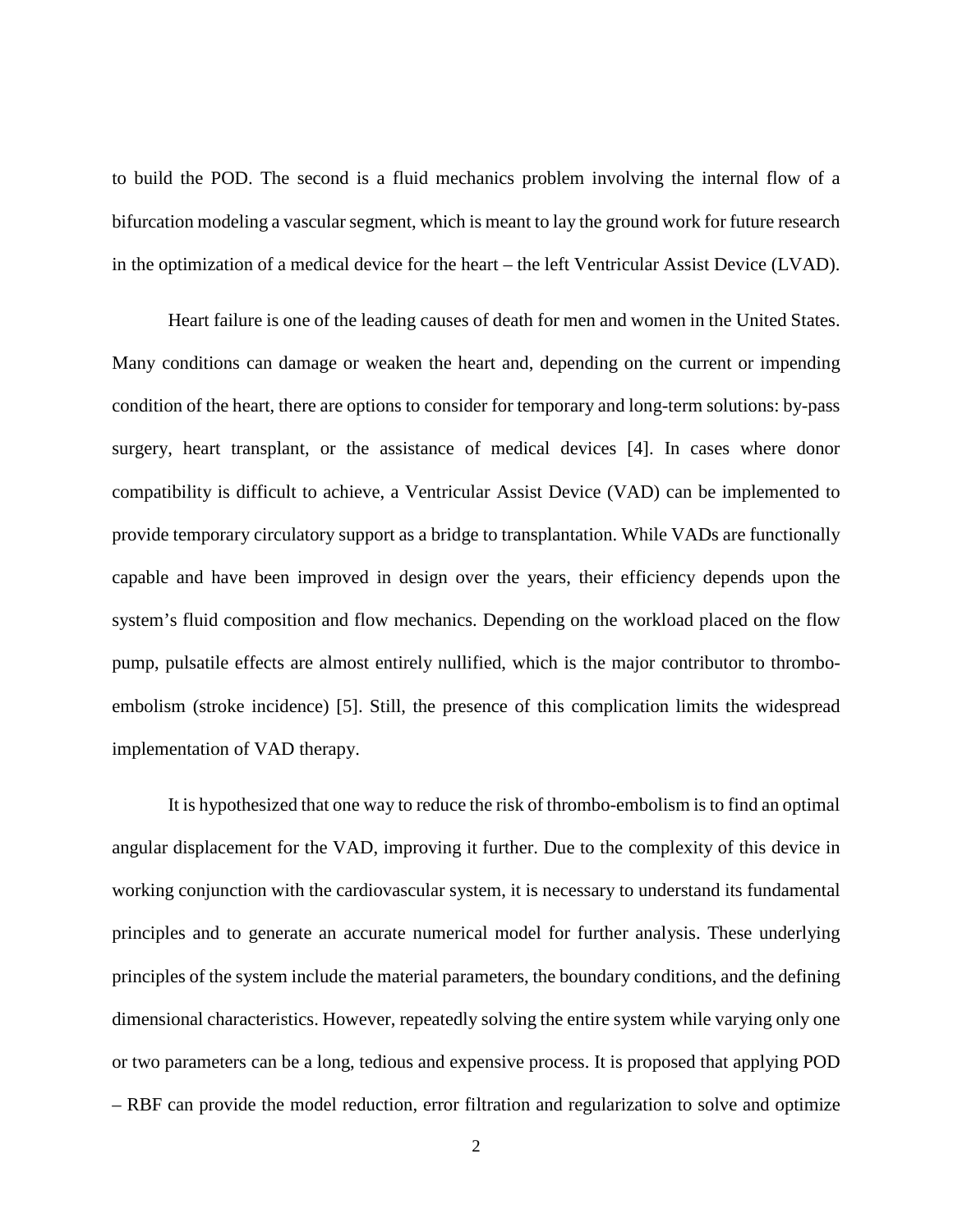the LVAD without accumulating extensive computation time. The bifurcation problem defined and solved in Chapter 4 is the first step in preparing and improving the LVAD system.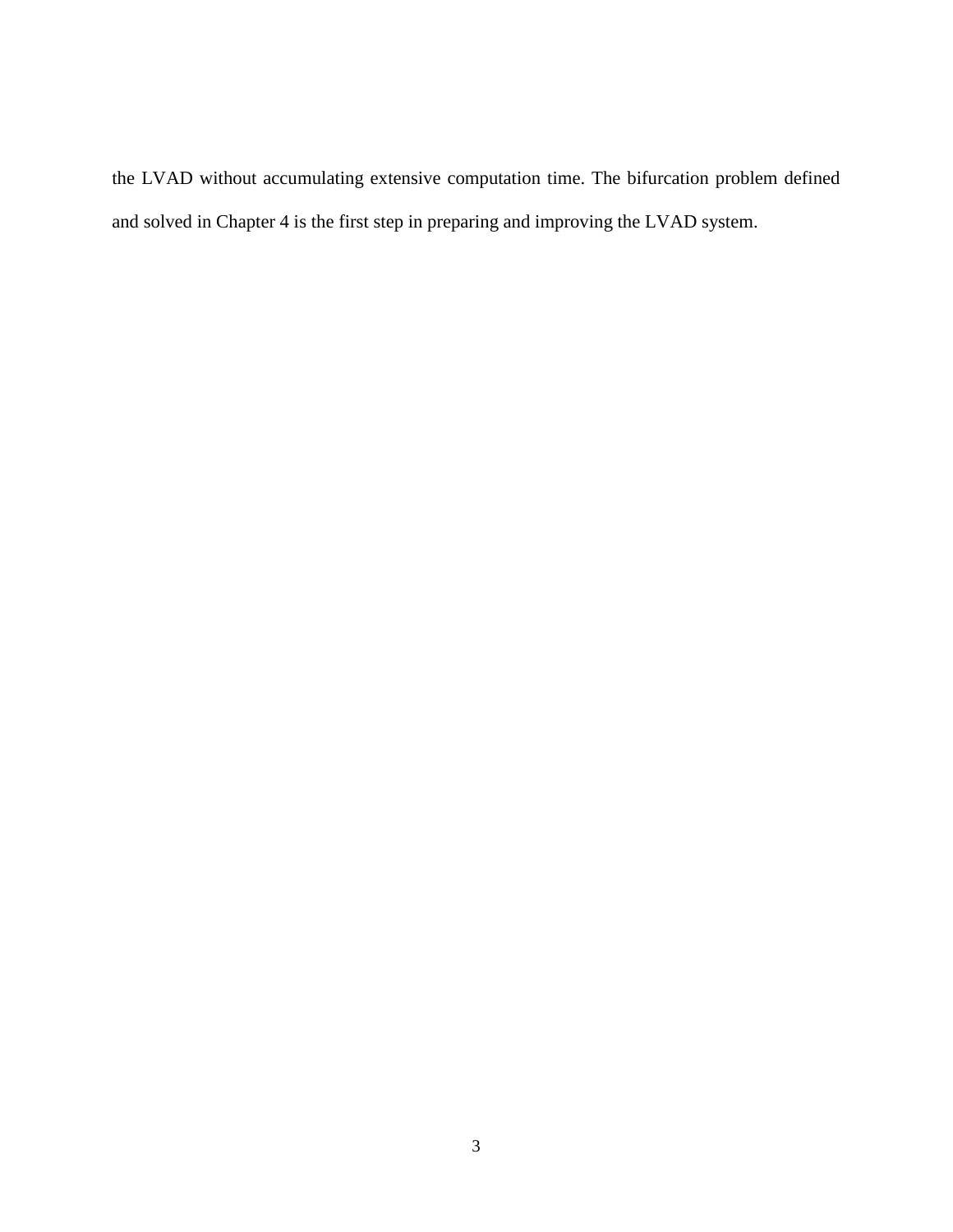### **CHAPTER 2 – BACKGROUND**

<span id="page-13-0"></span>The concept of proper orthogonal decomposition (POD) was developed about 100 years ago as a statistical tool for processing and correlating data [3]. Over the years it has been implemented in applications of signal processing, control theory, pattern recognition, data compression, and many others  $[6]$  – as well as parameter estimation, which is the focus of this thesis. POD has also been redeveloped, depending on how the input data is utilized. POD is known as singular value decomposition (SVD), principal component analysis (PCA) or Karhunen-Loéve decomposition (KLD). For the purpose of this thesis, we will only discuss POD.

The primary purpose of POD is to optimally choose the best way to correlate and model known data. POD does so by establishing a rotated coordinate system using the least number of coordinates required. For example, POD may reduce a three-dimensional coordinated frame into a two-dimensional one, if only minor variations are found in the third dimension [3]. To establish the rotate coordinate system, POD captures maximum projections of vectors (or data points) in the original frame. These vectors are said to be correlated if parallel to one another and uncorrelated if orthogonal (or perpendicular) to one another.



<span id="page-13-1"></span>Figure 1: Illustration of uncorrelated (left) and correlated (right) vectors [3]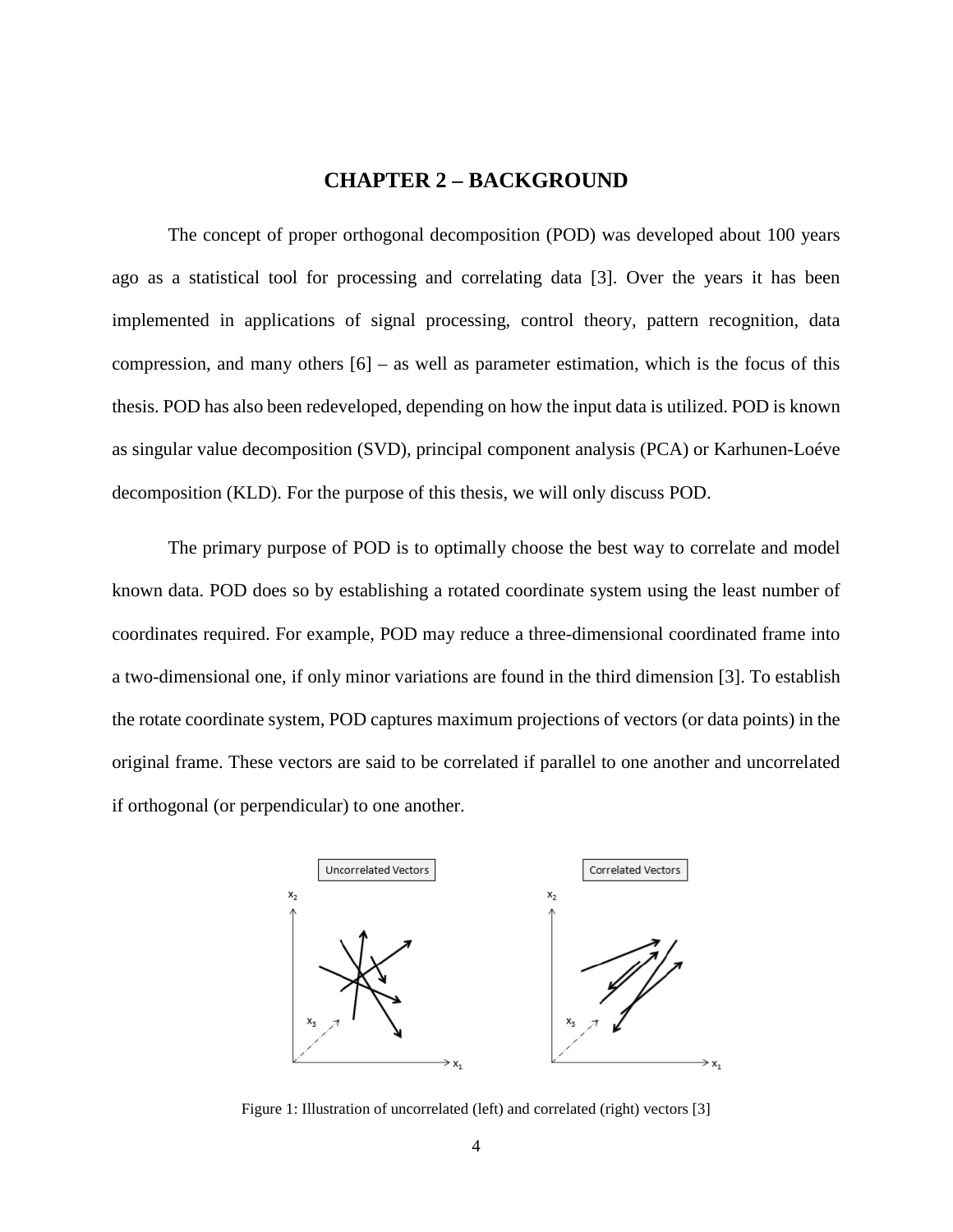The first axis in the rotated POD frame grabs the maximum projections of the data from the original frame. The second axis captures the next largest projection and so on. This feature allows POD to more accurately approximate the vectors (or data points) with fewer coordinates.



Figure 2: Original vs. rotated (POD) coordinate system

<span id="page-14-0"></span>POD has been applied for modal analysis of data sets and in modal analysis of finite element methods to accelerate the solution process [8,9]. The concept of RBF trained POD has been useful to extend the application of POD to inverse problems and optimization [10], and this methodology is established in two important steps: (1) determine a truncated POD expansion of sampled data at sampled design parameters, and (2) interpolate the field using a trained RBF network for other desired parameter values. Chapter 3 will define these steps in detail.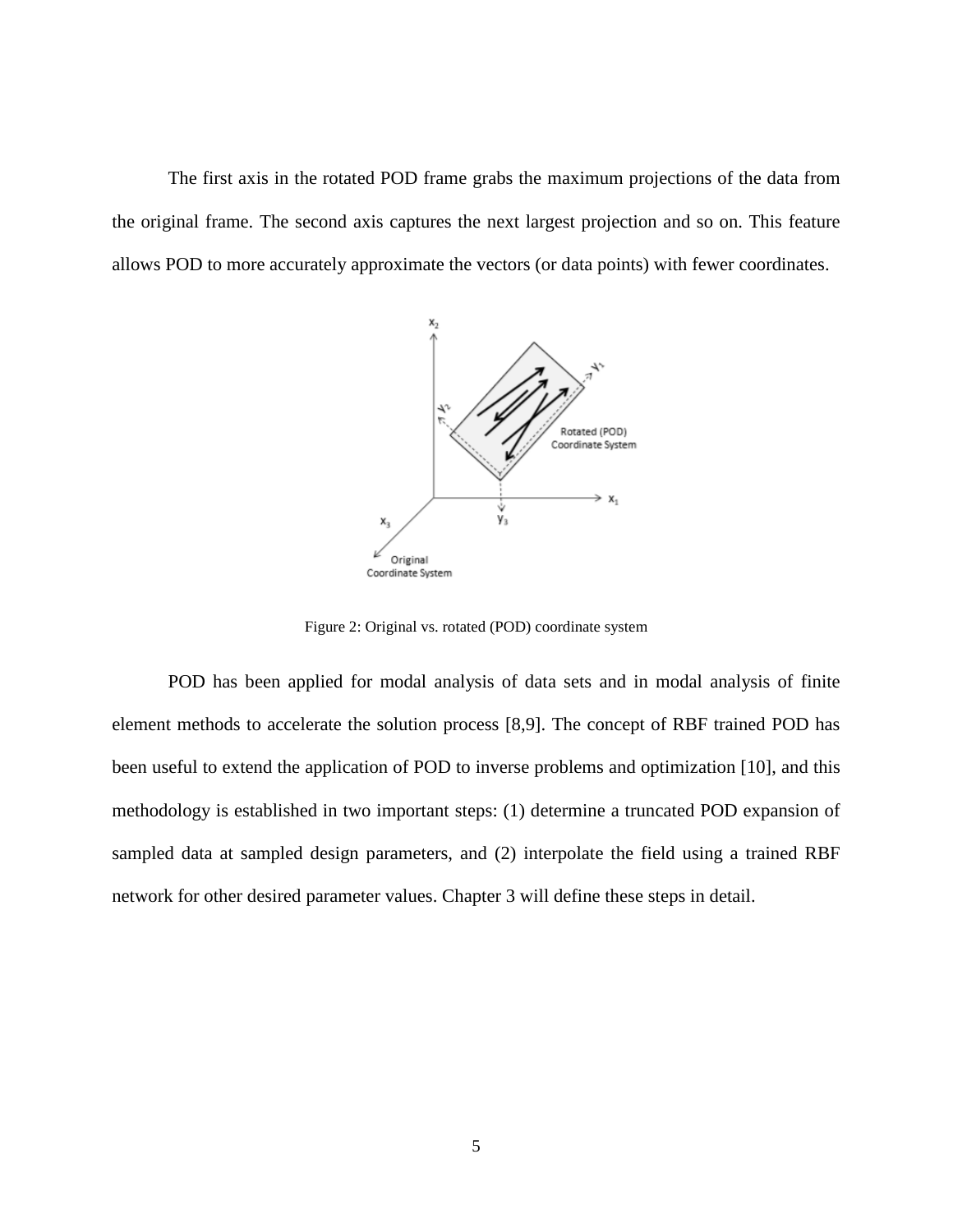### **CHAPTER 3 – METHODOLOGY**

<span id="page-15-0"></span>The POD provides a solution that takes advantage of the detail and accuracy of two- or three-dimensional computational fluid dynamics (CFD) analysis and calculates real-time parameters of various systems. To understand how POD – RBF can solve various applications, it is crucial to explain the discrete steps of implementing the technique.

The first step in the implementation of POD is the formation of the *snapshot*, which is the collection of sampled values of  $u$  based on parameter(s)  $p$ .  $u$  refers to any kind of value recorded numerically or analytically – temperatures, velocities, reaction forces, and many others. By varying parameter(s) **p**, a collection of M snapshot vectors, denoted as  $\mathbf{u}^j$  (for  $j = 1, 2, ...$  M), are then created and stored in a matrix called the *snapshot matrix*, denoted by  $\boldsymbol{U}$  [3]. In the heat conductivity problem later described in Chapter 4, the snapshot matrix consists of sampled temperature fields and is obtained for assumed values of unknown parameters (in this case, varying heat conductivity and convective heat transfer coefficients). In general, the varied parameters can be any selection of boundary conditions or material parameters. Each  $u^j$  can then be stored and form a rectangular *N* by *M* matrix *U*, denoted as the snapshot matrix [3].



<span id="page-15-1"></span>Figure 3: Illustration of a snapshot of the data field [3]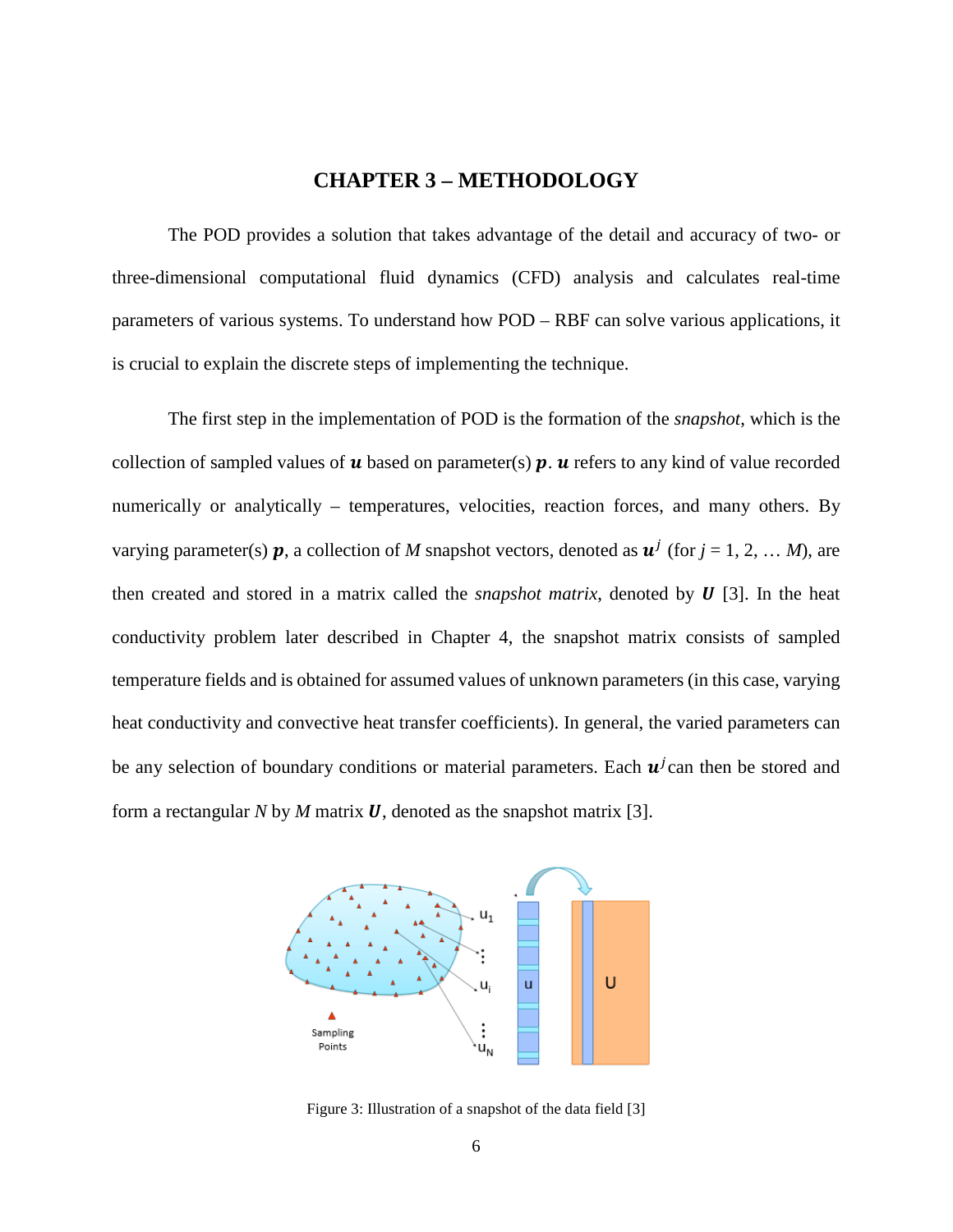The snapshot matrix **U** is then used in POD to establish a set of orthonormal vectors  $\Phi^{j}$ (for  $j = 1, 2, \ldots M$ ) which should resemble the original matrix **U**. The matrix  $\Phi$  is commonly referred to as the POD *basis* and can be defined as

$$
\Phi = \mathbf{U} \cdot \mathbf{V} \tag{1}
$$

where  $V$  represents the eigenvectors of the covariance matrix  $C$  and is the nontrivial solution of the problem

$$
C \cdot V = \Lambda \cdot V. \tag{2}
$$

In the above equation,  $\Lambda$  is the diagonal matrix that stores eigenvalues  $\lambda$  of the symmetric, positive definite covariance matrix  $\mathbf{C}$ , which is defined as

$$
C = U^T \cdot U. \tag{3}
$$

Typically,  $\lambda$  is sorted in descending order and can often be attributed to the energy within the basis mode  $\Phi$ . This energy decreases rapidly with increasing mode number, which allows the user to discard the majority of modes without influencing the accuracy of the representation. The resulting POD basis  $\overline{\Phi}$  is referred to as the *truncated* POD basis, consists of  $K < M$  vectors, and is defined as (1). It is also known to be orthogonal  $\Phi^T \cdot \Phi = I$  and presents the optimal approximation properties.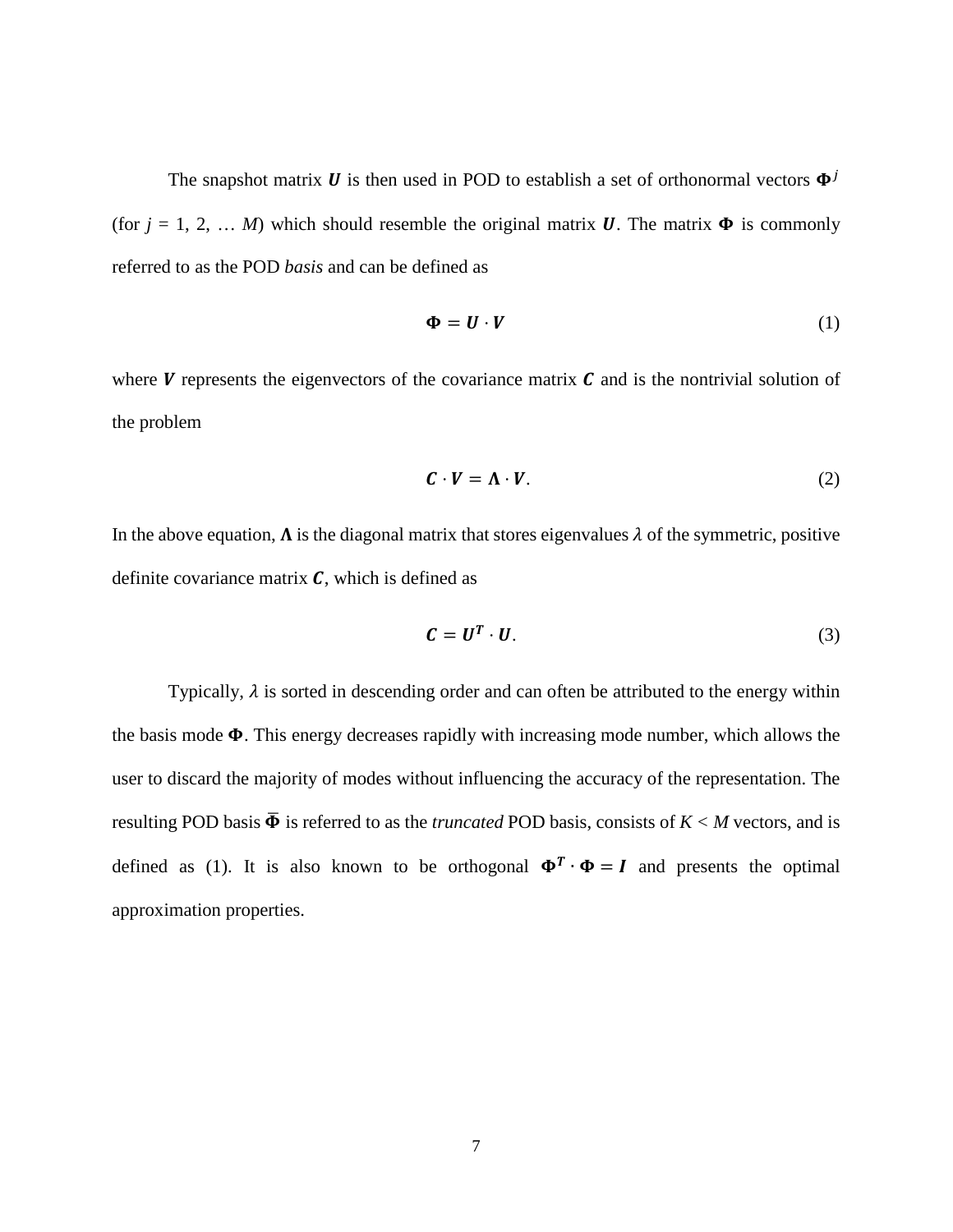

Mode Number

Figure 4: Truncation of eigenvalues for model reduction [3]

<span id="page-17-0"></span>Once  $\Phi$  is known, the snapshot matrix  $\boldsymbol{U}$  can be regenerated and approximated as

$$
U \cong \Phi \cdot A \tag{4}
$$

where **A** represents the amplitudes associated with  $\mathbf{u}^{j}$ . These amplitudes can be computed from

$$
A = \Phi^T \cdot U. \tag{5}
$$

At this point, extrapolation of data can begin to determine information from the current problem. The amplitudes  $A$  are defined as

$$
A = B \cdot F \tag{6}
$$

where matrix  $\bf{B}$  contains the unknown constant coefficients of the current combination and  $\bf{F}$  is the matrix of interpolation functions  $f_j(\mathbf{p} - \mathbf{p}^j)$  chosen arbitrarily. However, since some choices could produce an ill-conditioned matrix  $\vec{F}$ , radial basis functions (RBFs) have been used for the purpose of this current research [6]. Employed is the Hardy inverse multi-quadric RBF, defined as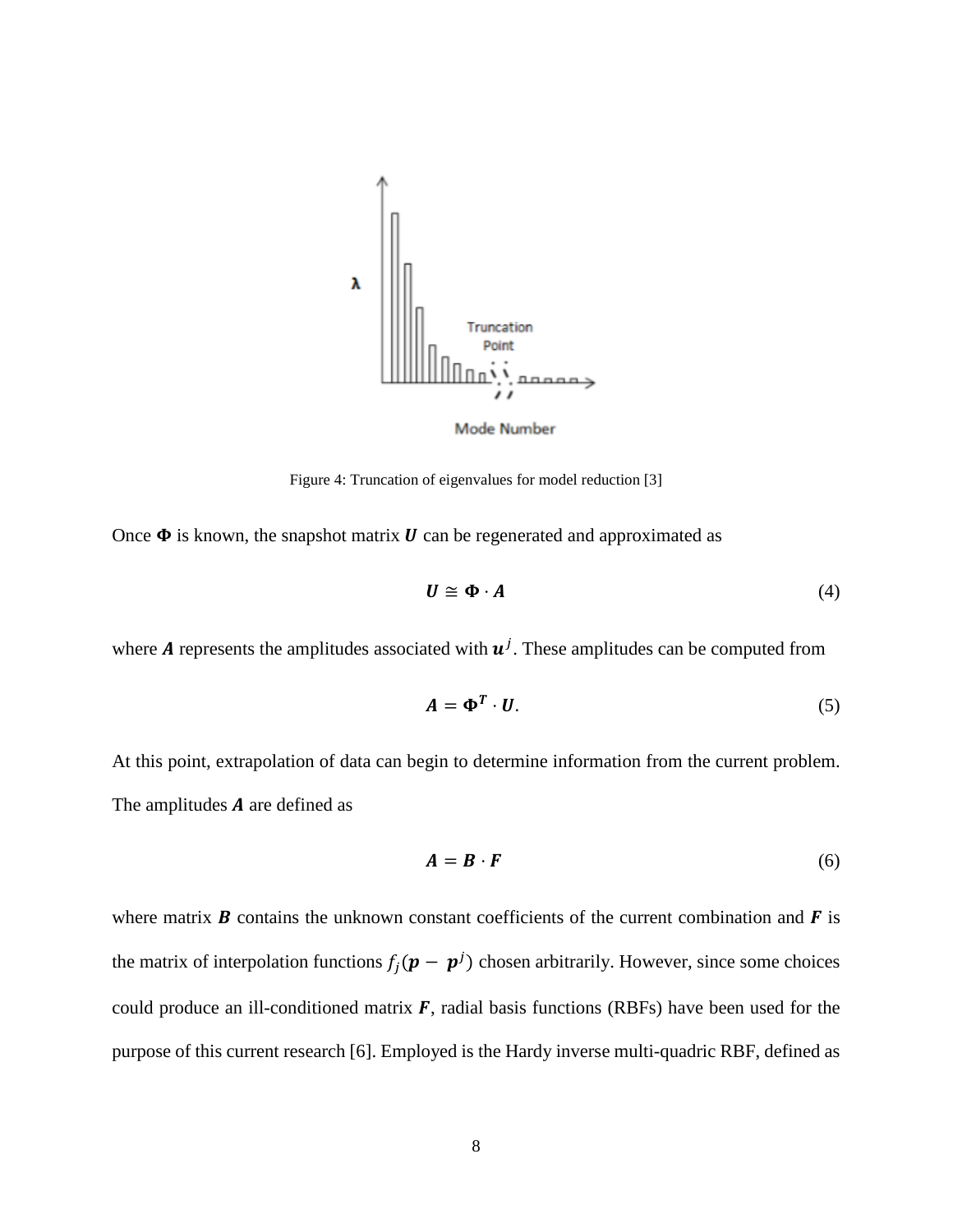$$
f_j\left(|\boldsymbol{p}-\boldsymbol{p}^j|\right)=\frac{1}{\sqrt{|\boldsymbol{p}-\boldsymbol{p}^j|^2+c^2}},\tag{7}
$$

where  $c$  stands for the smoothing factor. This parameter is chosen to "push the conditioning number of the RBF interpolation matrix  $\vec{F}$ , defined below, as high as numerically possible in order to obtain the highest interpolation from the RBF" [3].

$$
F = \begin{bmatrix} f_1(|p^1 - p^1|) & \dots & f_1(|p^j - p^1|) & \dots & f_1(|p^M - p^1|) \\ \vdots & & \vdots & & \vdots \\ f_i(|p^1 - p^i|) & \dots & f_j(|p^j - p^i|) & \dots & f_j(|p^M - p^i|) \\ \vdots & & \vdots & & \vdots \\ f_M(|p^1 - p^M|) & \dots & f_M(|p^j - p^M|) & \dots & f_M(|p^M - p^M|) \end{bmatrix}
$$
(8)

This is commonly referred to as collocation, where  $p^i$  and  $p^j$  are used to generate  $i^{th}$  or  $j<sup>th</sup>$  snapshot respectively. The conditioning number of **F** is defined in a given matrix norm  $|| \cdot ||$ as  $K(F) = ||F|| \cdot ||F^{-1}||$ . The sought-after coefficient matrix **B** can now be evaluated with a simple inversion

$$
B = A \cdot F^{-1}.
$$
 (9)

Now equating (5) and (6) yields

$$
\Phi^T \cdot U = B \cdot F,\tag{10}
$$

and using the orthogonality of  $\Phi$  the snapshot matrix  $\boldsymbol{U}$  can be approximated as

$$
U(p) \approx \Phi \cdot B \cdot F. \tag{11}
$$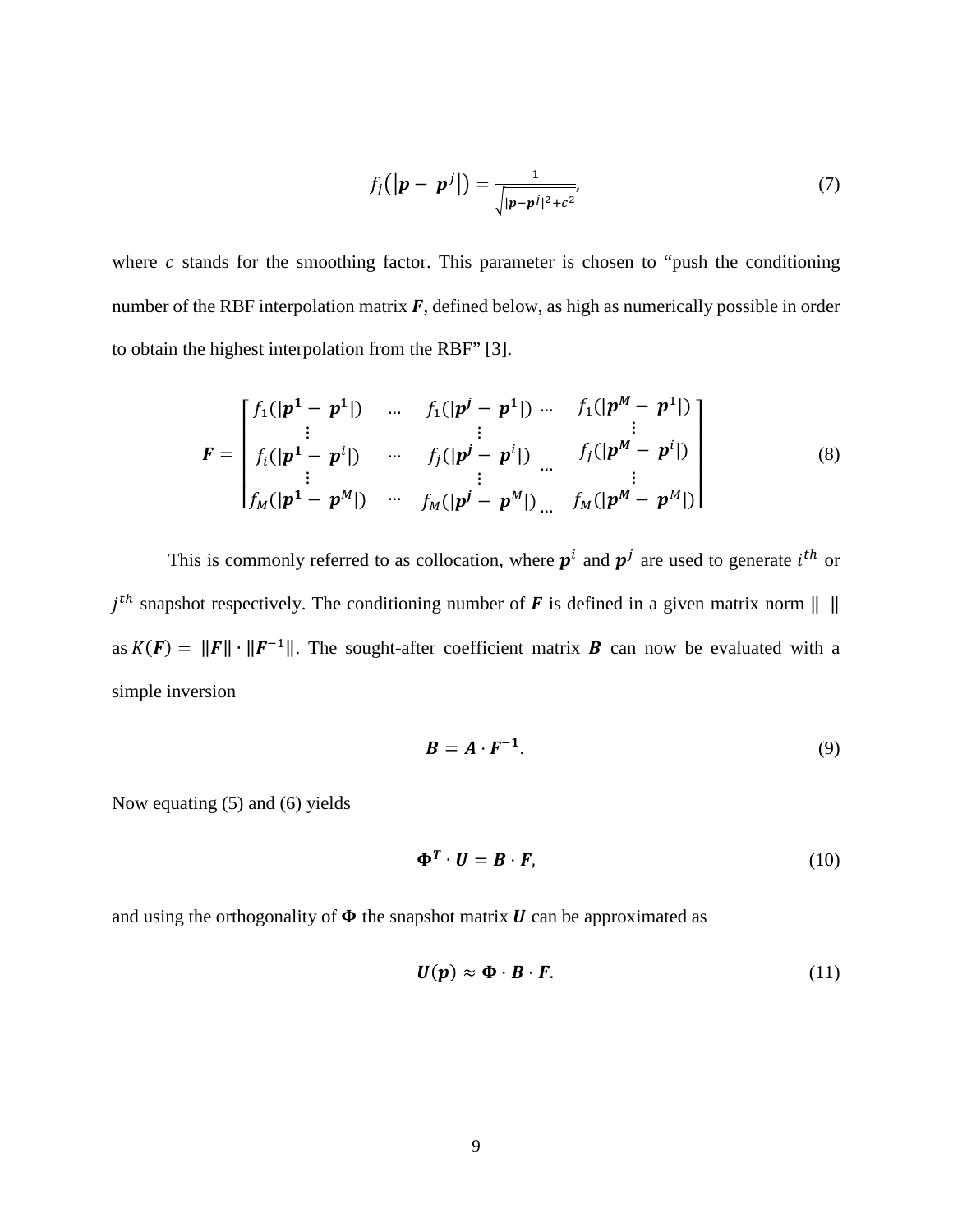This model will further be referred to as the *trained* POD – RBF network. The application of POD – RBF interpolation is capable of reducing the dimensionality of the model and reproducing the unknown field corresponding to any arbitrary set of parameters  $p$ .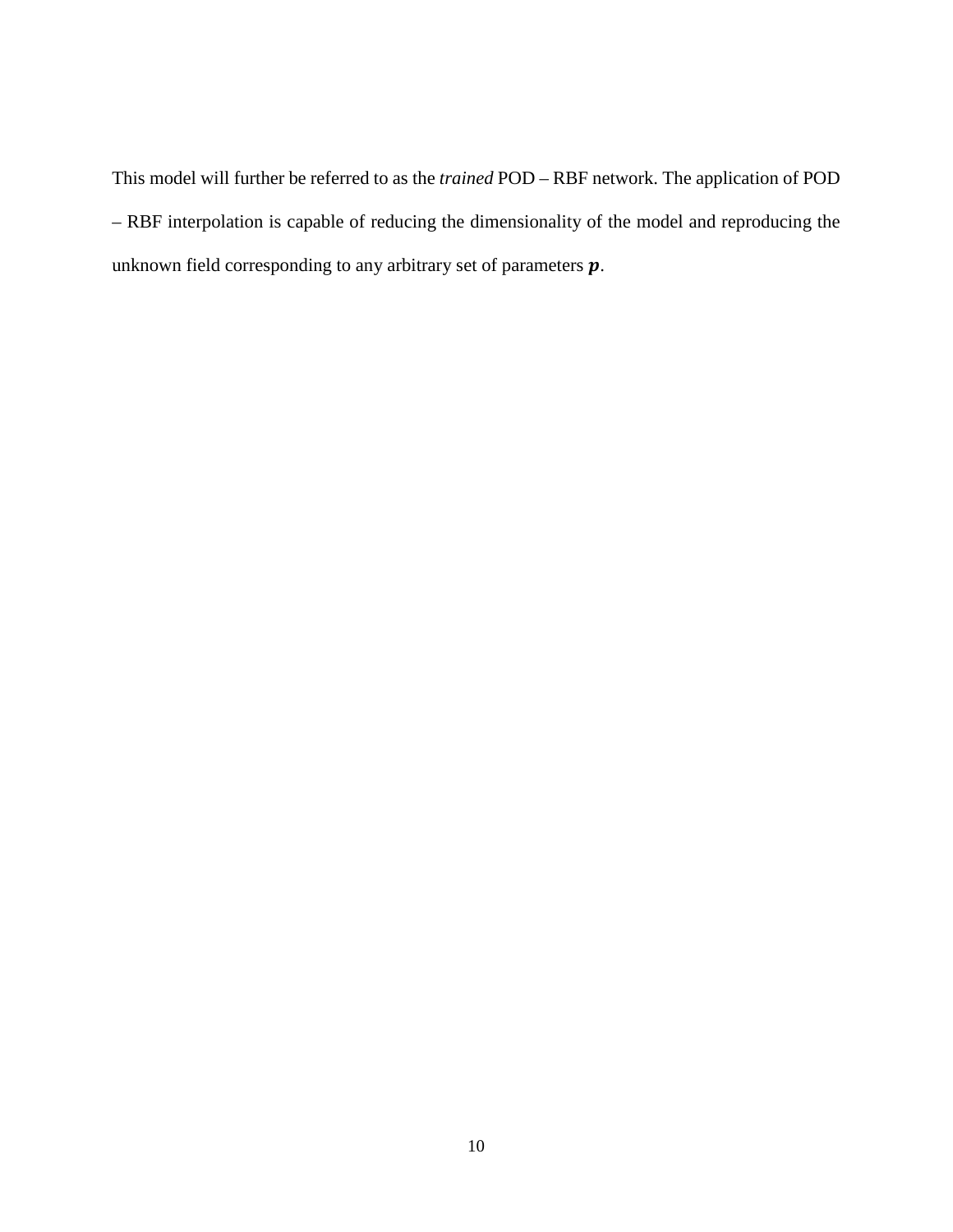### **CHAPTER 4 – APPLICATIONS**

<span id="page-20-0"></span>The research objectives were: (1) to apply the fundamental principles of the POD – RBF approach in a verified Mathcad code, (2) train the method using a scalar heat conduction problem, (3) model a two-dimensional bifurcation, and (4) predict velocity values in the bifurcation given varying characteristic flow parameters. To satisfy these objectives, the investigation utilized the commercial computational fluid dynamics platform Star-CCM+ (Siemens, Melville, NY), engineering software Mathcad, and data collected from a series of numerical flow simulations.

The first application in Section 4.1 will cover objectives (1) and (2), outlining a basic heat conduction problem with a parabolic fin. Given a simple domain, the temperature values at specific locations along the fin were estimated using the POD – RBF model reduction technique.

In Section 4.2, objectives (3) and (4) are satisfied: the bifurcation was modeled and analyzed with POD – RBF in order to accurately predict velocity values given varying inlet mass flow rates. These estimated values are verified with numerical data obtained from Star-CCM+.

#### **4.1 Fin Conduction Problem**

<span id="page-20-1"></span>To implement the fundamental principles of POD – RBF, a simple one-dimensional heat transfer problem was defined and solved using a second order accurate finite volume method to provide the data required to train the POD – RBF interpolation network. Using a parabolic fin, illustrated in Figure 5, an imposed uniform base temperature exchanges heat with its surroundings, and with the parameters listed in Table 1, the temperature values at eight nodes along the centerline were calculated using finite volume nodal equations. Then, using POD – RBF, the temperature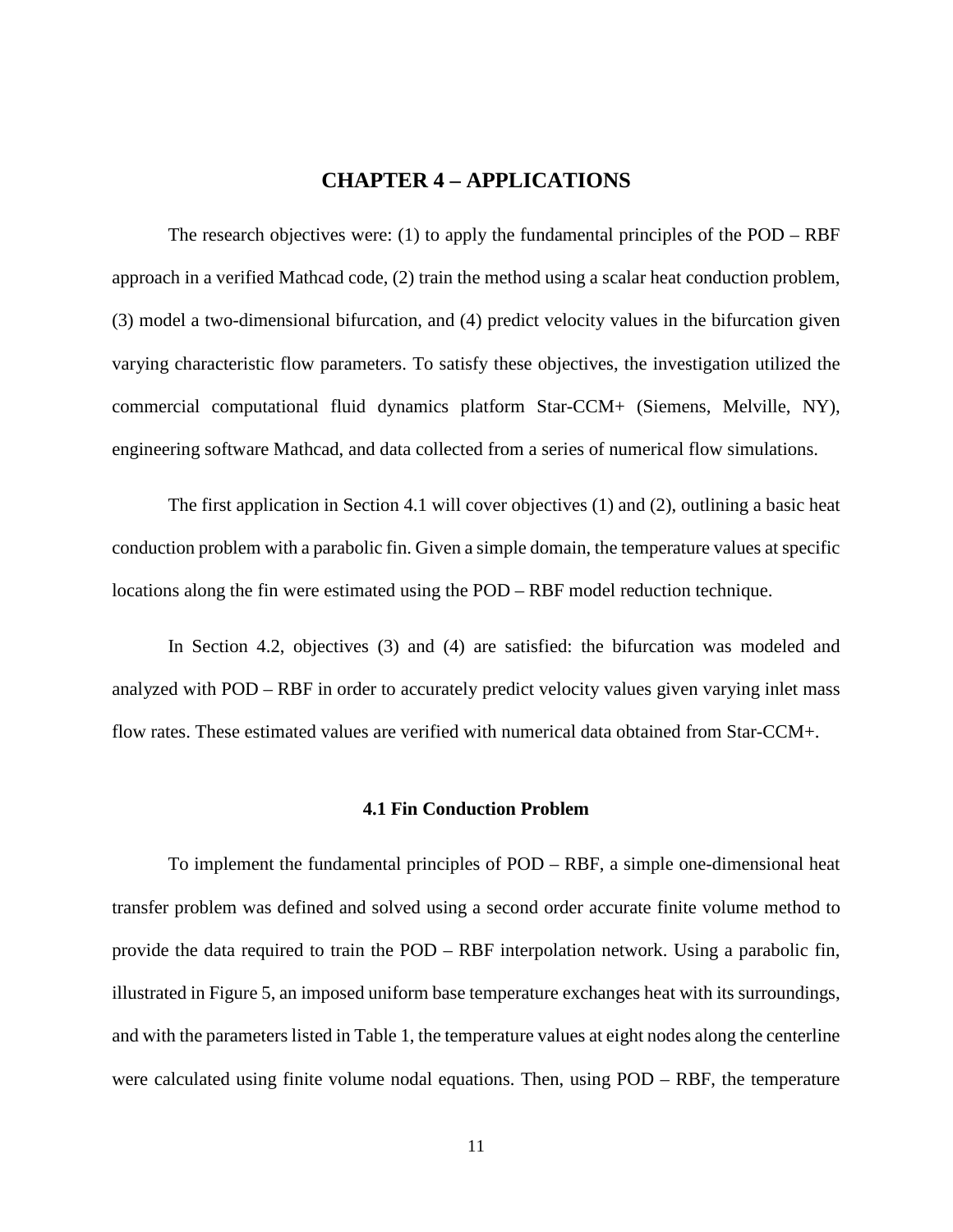values at the same nodes were accurately predicted given different Biot numbers than those sampled to build the POD basis and train the POD – RBF.



Geometric parameters  $L := 0.08$ 

> $t := 0.016$  $x = 0, 0.001, 0.08$

#### Concave parabolic profile fin

$$
yu(x) := \frac{t}{2} \left[ \frac{(L-x)}{L} \right]^2
$$

$$
yl(x) := -yu(x)
$$

<span id="page-21-0"></span>

Figure 5: Parabolic fin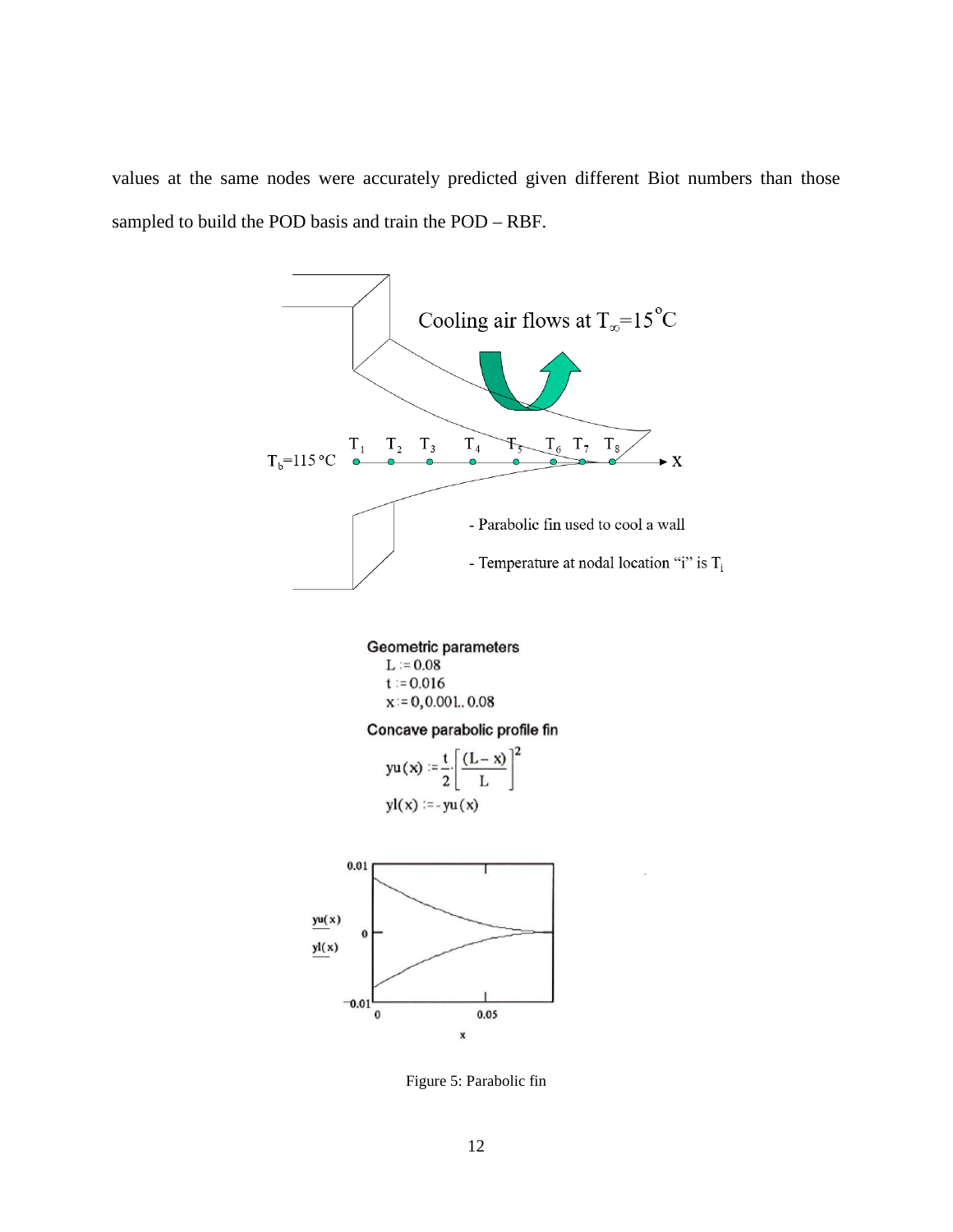| <b>Fin Parameters</b>                      | <b>Values</b> | <b>Units</b>       |  |
|--------------------------------------------|---------------|--------------------|--|
| Step size $(\delta_x)$                     | 0.01          | m                  |  |
| Length of fin $(L)$                        | 0.08          | m                  |  |
| Fin thickness $(t)$                        | 0.016         | m                  |  |
| Base temperature $(T_h)$                   | 115           | °C                 |  |
| Surrounding temperature $(T_{\infty})$     | 15            | $\rm ^{\circ}C$    |  |
|                                            | 100           |                    |  |
|                                            | 200           | W<br>$m^2 \cdot K$ |  |
| Convection heat transfer coefficient $(h)$ | 500           |                    |  |
|                                            | 800           |                    |  |
|                                            | 1000          |                    |  |
|                                            | 10            |                    |  |
| Thermal conductivity $(k)$                 | 43            | W                  |  |
|                                            | 81            |                    |  |
|                                            | 115           | $m \cdot K$        |  |
|                                            | 150           |                    |  |

Table 1: Fin dimensions and heat transfer properties

<span id="page-22-0"></span>The general form of the energy equation for an extended surface under steady state conditions is

$$
\frac{d^2T}{dx^2} + \left(\frac{1}{A_c}\frac{dA_c}{dx'}\right) - \frac{dT}{dx'} - \left(\frac{1}{A_c}\frac{h}{k}\frac{dA_s}{dx'}\right)(T - T_{\infty}) = 0
$$
\n(12)

where  $A_c$  is the horizontal confrontation of the differential element and  $x'$  is the length direction coordinate. This equation was discretized using the Finite Volume Method (FVM) based on second order central finite differences for the derivatives over  $i = 1, 2, \dots, IL$  finite volumes. In this process arises a non-dimensional number, namely the Biot number that is a function of the convection coefficient (**h**), the thermal conductivity (**k**), and the  $l^{th}$  finite volume surface area per-unit length  $\delta_l$  given by

$$
Bi = \frac{h}{k} \cdot \delta_l \tag{13}
$$

where  $Bi$  denotes the Biot number. The finite volume nodal equations are as follows: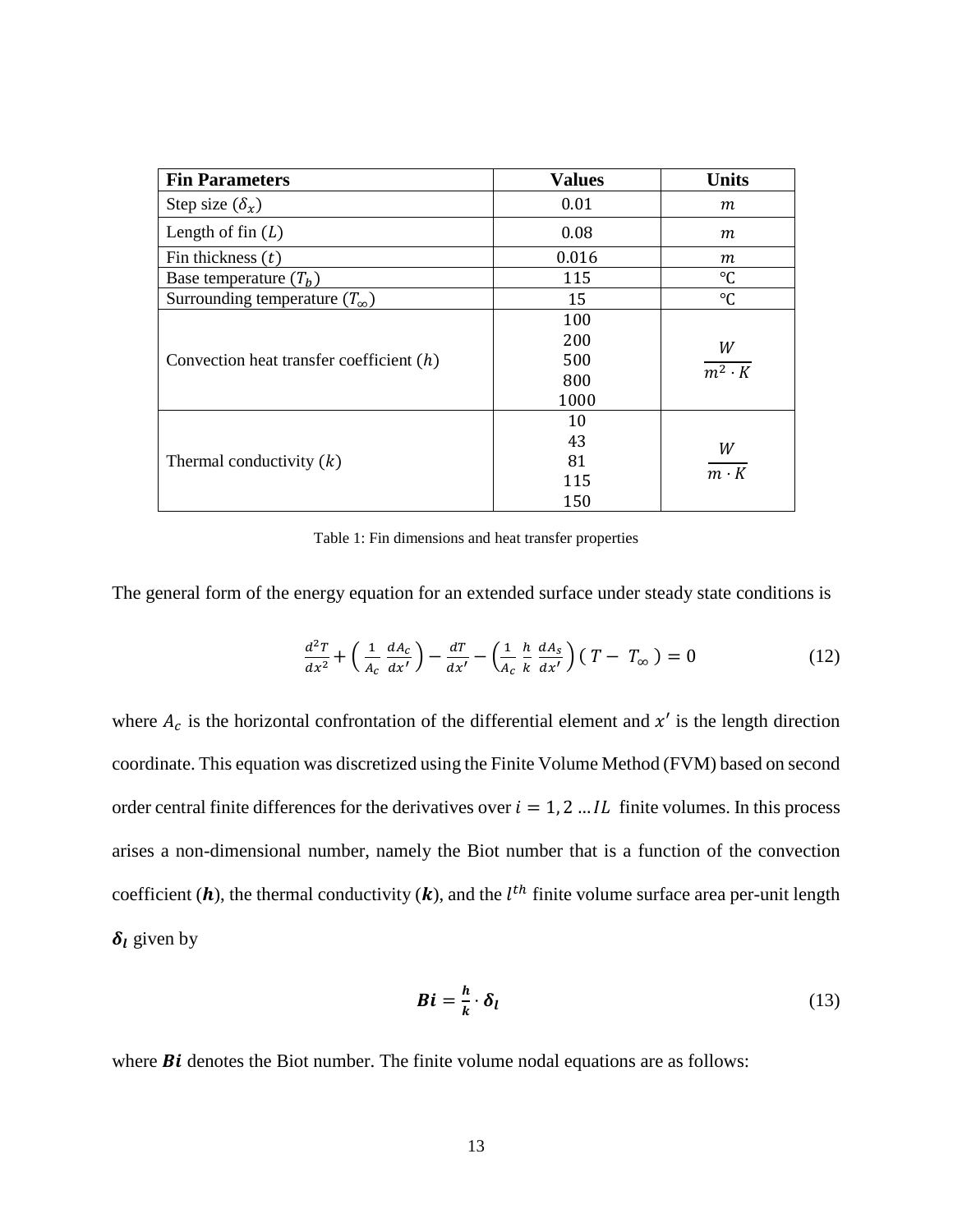1. Left boundary finite volume  $(i = 1)$ :

$$
A_{i,i} = -2 \cdot \left[ \left( \frac{y_A(i)}{\delta_x} \right) + \left( \frac{y_B(i)}{\delta_x} \right) + Bi_i \right]
$$
  

$$
A_{i,i+1} = 2 \cdot \frac{y_B(i)}{\delta_x}
$$
  

$$
b_i = -2 \cdot Bi_i \cdot T_{\infty} - 2 \cdot \left( \frac{y_A(i)}{\delta_x} \right) \cdot T_b
$$

2. Interior finite volume  $(2, 3 ... *l*).$ 

$$
A_{i,i} = -2 \cdot \left[ \left( \frac{y_A(i)}{\delta_x} \right) + \left( \frac{y_B(i)}{\delta_x} \right) + Bi_i \right]
$$
  

$$
A_{i,i+1} = 2 \cdot \frac{y_B(i)}{\delta_x}
$$
  

$$
A_{i,i-1} = 2 \cdot \frac{y_A(i)}{\delta_x}
$$
  

$$
b_i = -2 \cdot Bi_i \cdot T_{\infty}
$$

3. Right boundary finite volume  $(i = IL)$ :

$$
A_{i,i} = -\left[2 \cdot \left(\frac{y_A(i)}{\delta_x}\right) + (2 \cdot Bi)_i\right]
$$

$$
A_{i,i-1} = 2 \cdot \frac{y_A(i)}{\delta_x}
$$

$$
b_i = -(2 \cdot Bi)_i \cdot T_{\infty}
$$

Here,  $y_A(i)$  and  $y_B(i)$  refer to the left and right control volume heights of the  $i^{th}$  finite volume respectively. These equations form a set of linear tridiagonal equations that are solved directly by the Thomas algorithm. The 25 Biot numbers corresponding to the sampled data span from  $\mathbf{Bi} = 6.768 \times 10^{-3}$  to  $\mathbf{Bi} = 1.015$  and these values are as follows: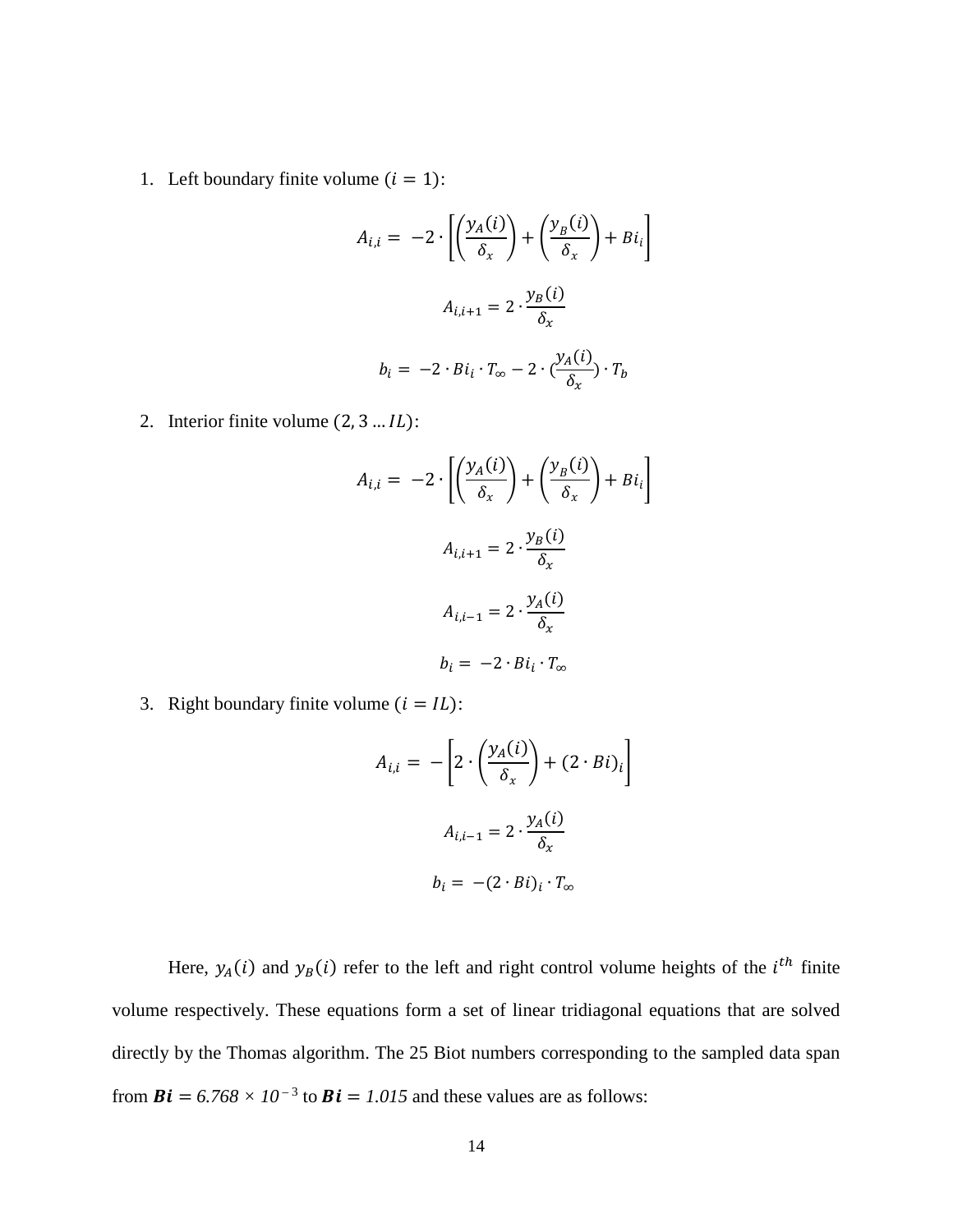$Bi = (0.102, 0.024, 0.013, 0.009, 0.007, 0.203, 0.047, 0.025, 0.018, 0.014, 0.508, 0.118, 0.063,$ 

$$
0.044, 0.034, 0.812, 0.189, 0.1, 0.071, 0.054, 1.015, 0.236, 0.125, 0.088, 0.068)
$$

These relations were used to compute and establish the initial temperature matrix, referred to later during RBF extrapolation. For this problem, the Hardy inverse RBF interpolation equation can be defined as

$$
f(Bi(h,k)) = \frac{1}{\sqrt{Bi(h,k)^2 + c^2}}\tag{14}
$$

which was used to approximate the temperature values  $\boldsymbol{u}$  along the fin.

$$
U(h,k) \approx \Phi \cdot B \cdot F(h,k) \tag{15}
$$

The temperature distributions (or the snapshot  $N = 8$  long vector **u**) was computed for all  $M = 25$  variations of Biot numbers, and the  $N \times M$  snapshot matrix **U** was generated. Performing POD on the covariance matrix  $\mathcal{C}(3)$  generated eigenvalues shown in Figure 6 and could be truncated after the  $7<sup>th</sup>$  term (out of a possible 16) listed in Table 2 [3].



<span id="page-24-0"></span>Figure 6: Plot of all eigenvalues for fin problem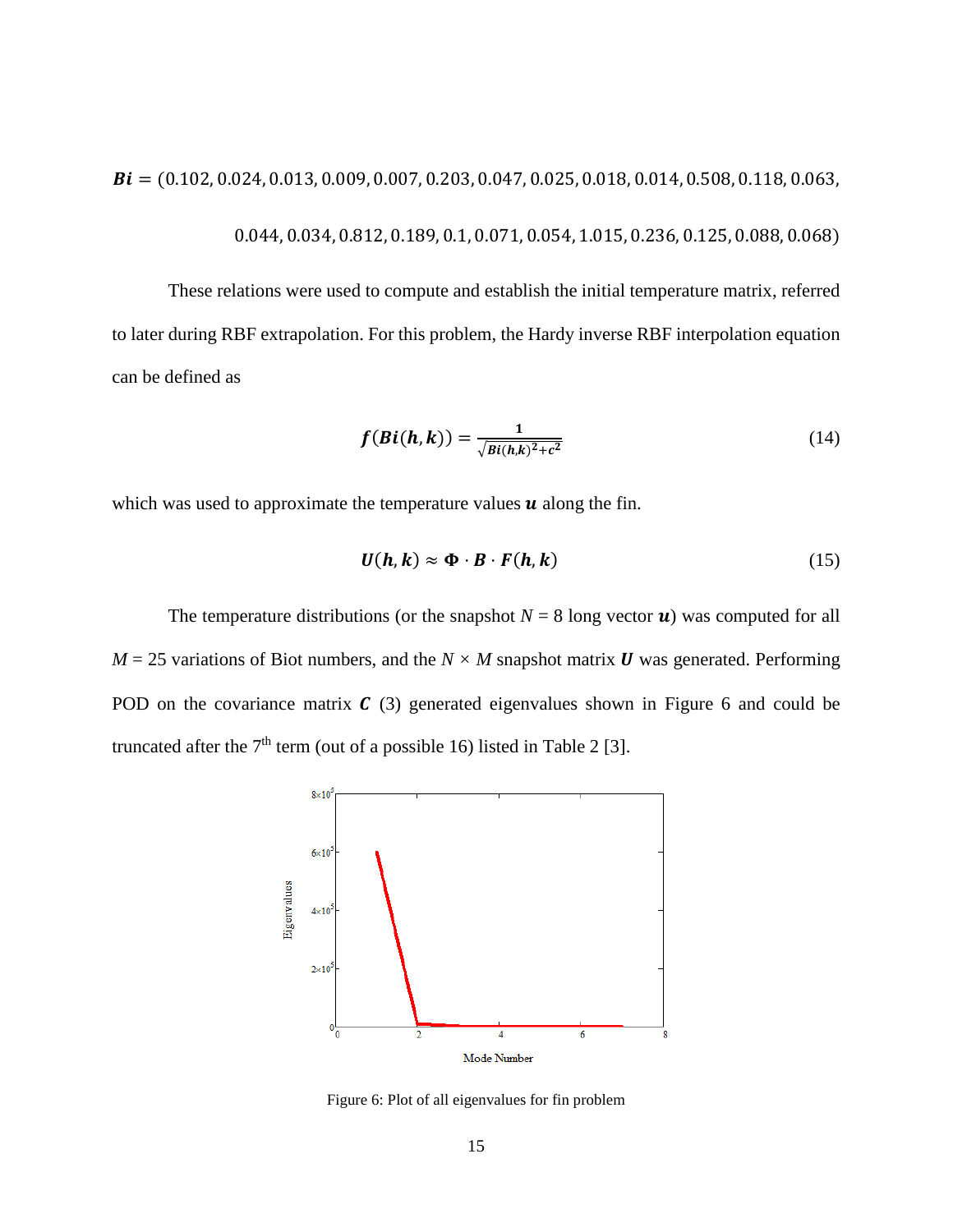| $\lambda$                      |  |
|--------------------------------|--|
| 6.006 $\times$ 10 <sup>5</sup> |  |
| $1.129 \times 10^{4}$          |  |
| 1.556 $\times$ 10 <sup>3</sup> |  |
| 52.869                         |  |
| 11.388                         |  |
| 0.263                          |  |
| 0.012                          |  |

Table 2: Truncated eigenvalues for fin problem

<span id="page-25-0"></span>Truncating after 7 eigenvalues, a representative reconstruction of the FVM nodal temperatures for a Biot number  $Bi = 0.102$  is provided in Table 3. The error between the two vectors is  $1.728 \times 10^{-3}$  in the  $L_{\infty}$  – norm.

| Actual $[°C]$ | Approximation $[°C]$ |
|---------------|----------------------|
| 87.7328933    | 87.7329231           |
| 65.4117331    | 65.4115267           |
| 47.7170775    | 47.7177124           |
| 34.3101727    | 34.3091078           |
| 24.8213601    | 24.8223903           |
| 18.8299357    | 18.8293724           |
| 15.8216503    | 15.8218102           |
| 15.0481065    | 15.0480824           |

<span id="page-25-1"></span>Table 3: Comparison of actual and POD – RBF approximation of temperature values for  $Bi = 0.102$ 

An  $L_{\infty}$  (maximum) error or  $1.236 \times 10^{-4}$  is computed over all the sampled Biot numbers, which is highly accurate with only 7 eigenvalues utilized to estimate the system [3].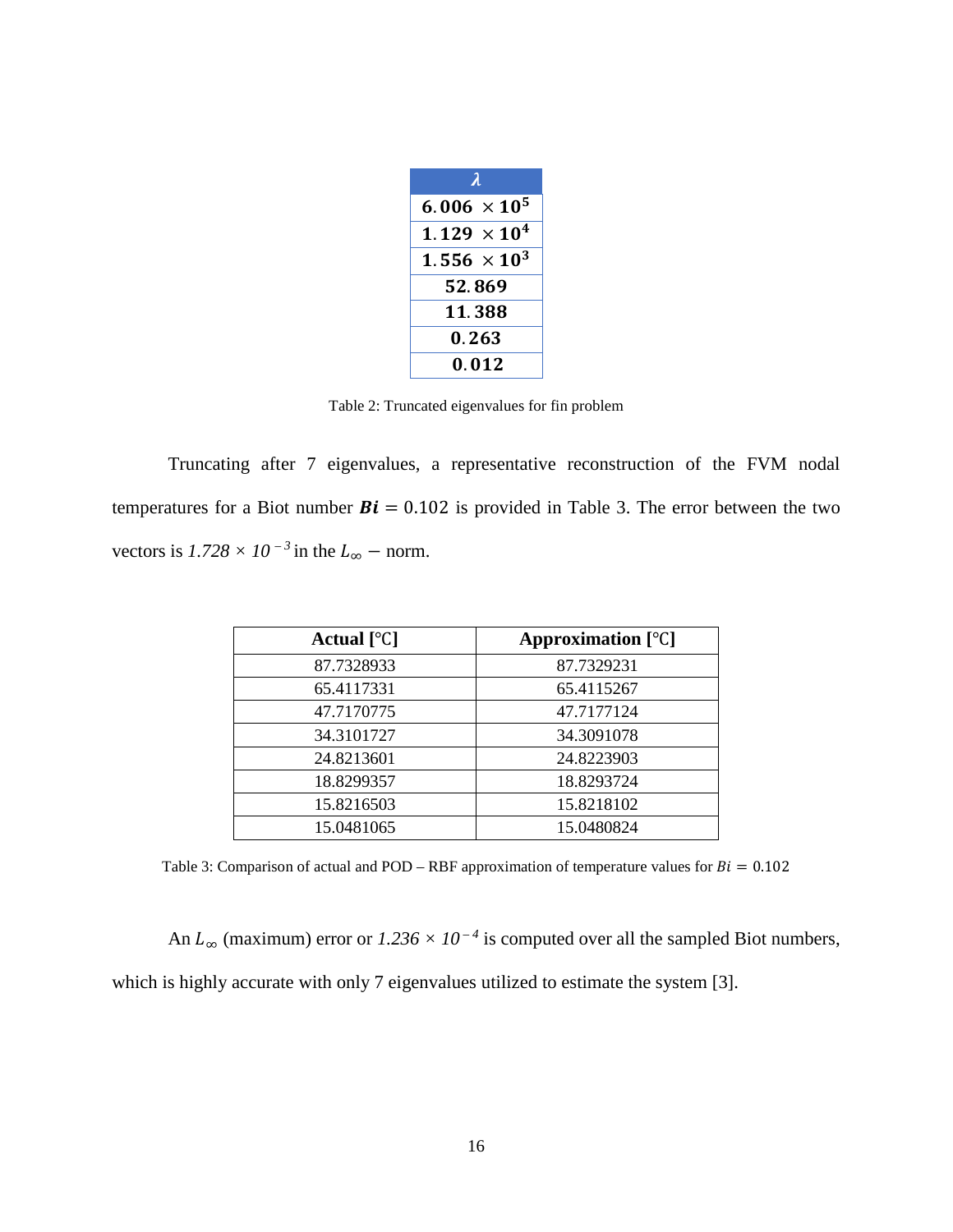Now, the trained POD – RBF interpolation network can be used to accurately predict temperature values given non-sampled Biot numbers. 25 Biot numbers corresponding to the following convection coefficients and thermal conductivity values span from  $Bi = 6.924 \times 10^{-3}$ to  $Bi = 0.968$  and these values are as follows:

 $Bi = (0.1, 0.024, 0.013, 0.009, 0.007, 0.192, 0.047, 0.025, 0.018, 0.013, 0.485, 0.118, 0.064,$ 

| Convection heat transfer coefficient $(h)$ | 103<br>199<br>501.5<br>798<br>1001 | W<br>$\overline{m^2\cdot K}$ |
|--------------------------------------------|------------------------------------|------------------------------|
| Thermal conductivity $(k)$                 | 10.5<br>43.2<br>80<br>114.9<br>151 | W<br>$\frac{1}{m \cdot K}$   |

0.044, 0.034, 0.772, 0.188, 0.101, 0.071, 0.054, 0.968, 0.235, 0.127, 0.088, 0.067)

Table 4: Non-sampled Biot numbers for fin problem

<span id="page-26-0"></span>After interpolating the solution with the varied parameters, the temperature distribution along the fin was approximated. A representative reconstruction of the non-sampled nodal temperatures for a Biot number  $Bi = 0.192$  is provided in Table 5.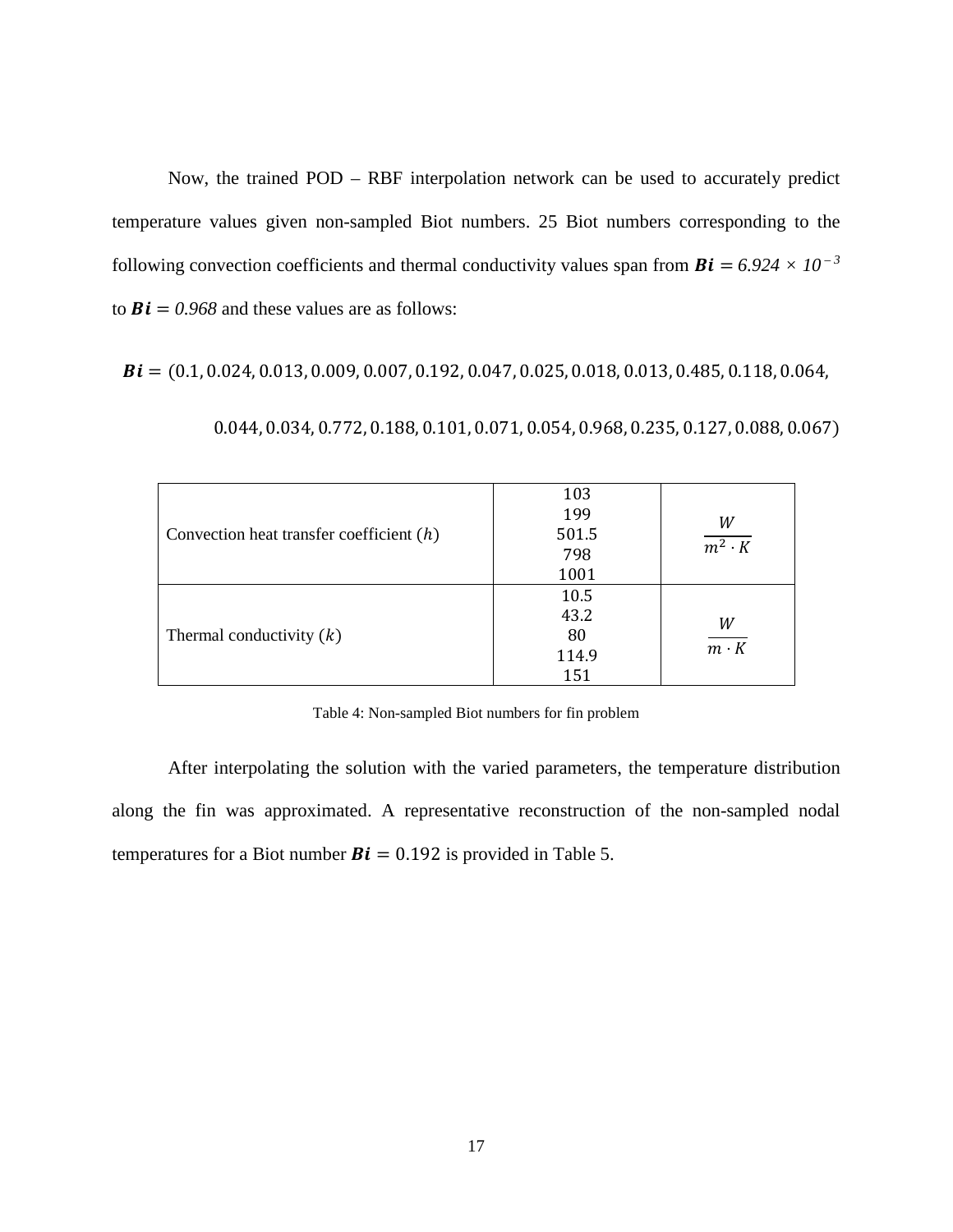| Approximation $[^{\circ}C]$ |  |
|-----------------------------|--|
| 78.238384                   |  |
| 52.334218                   |  |
| 35.075094                   |  |
| 24.443267                   |  |
| 18.610098                   |  |
| 15.965068                   |  |
| 15.122822                   |  |
| 15.003932                   |  |

<span id="page-27-1"></span>Table 5: Interpolated temperature distribution along parabolic fin for  $Bi = 0.192$ 

#### **4.2 Bifurcation Problem**

<span id="page-27-0"></span>The following bifurcation application is a major stepping stone for the optimization of the left ventricular assist device (LVAD). It is proposed that modifying the angular displacement of the LVAD could improve its efficiency and functionality. However, repeatedly solving the entire system with only one or two parameters differing can be a long, tedious and expensive process. POD – RBF provides a reduced model approach to accurately predict desired parameters with little prior knowledge of the system. This simplified model was used to train the POD – RBF interpolation network for future investigation with the more complex system of the LVAD.

The two-dimensional *bifurcation* (one channel split into multiple channels) was modeled using the Star-CCM+ simulation platform and for the geometry shown in Figure 7.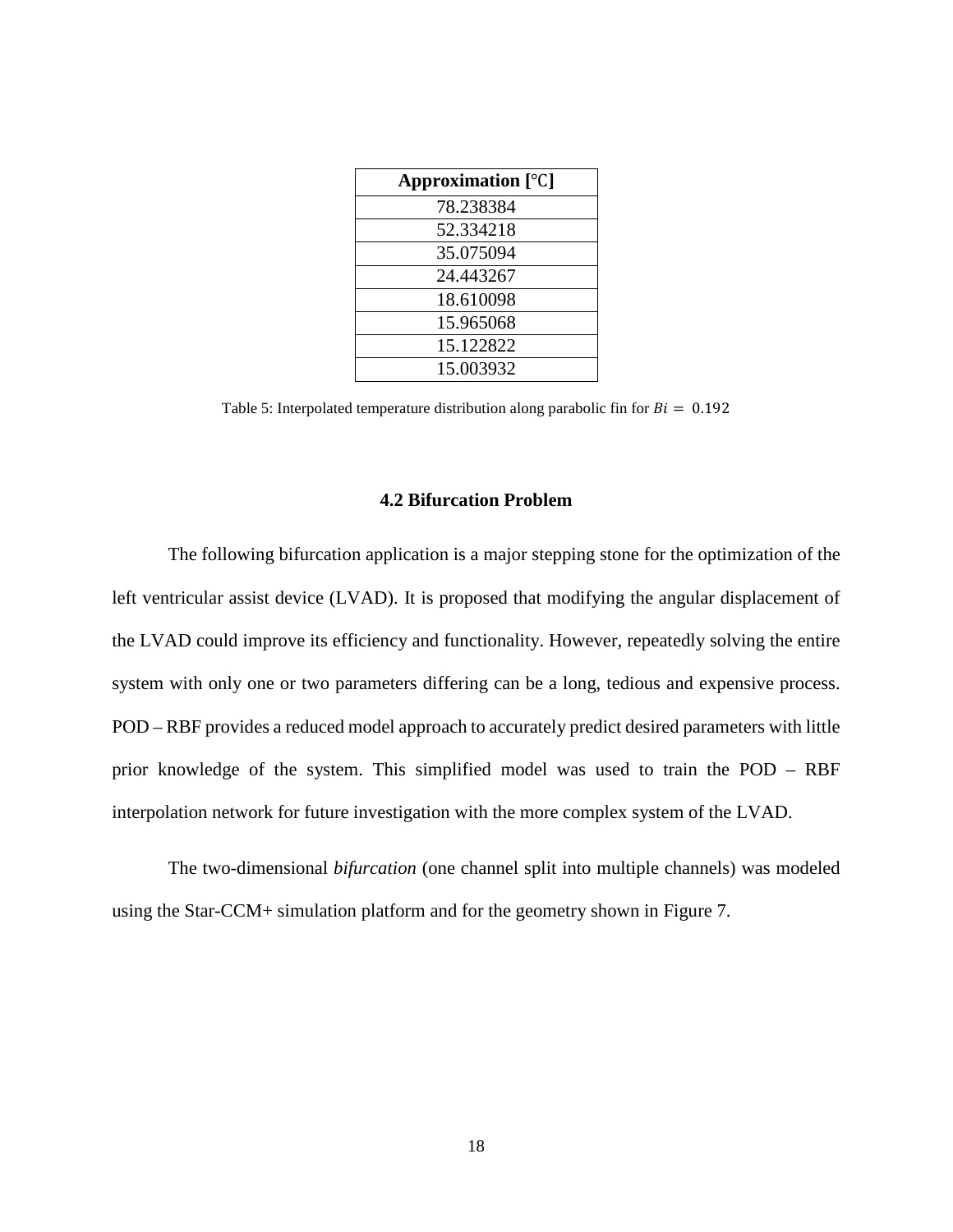

Figure 7: Geometry of bifurcation [m]

<span id="page-28-0"></span>The flow is resolved by solving the Navier-Stokes equations

$$
\nabla \cdot \vec{V} = 0 \tag{16}
$$

$$
\rho \frac{\partial \vec{V}}{\partial t} + \rho (\vec{V} \cdot \nabla) \vec{V} = -\nabla p + \mu \nabla^2 \vec{V}
$$
\n(17)

in steady state for the velocity field  $\vec{V}$  using the commercial CFD code Star-CCM+. The fluid domain is meshed using an unstructured mesh with the Star-CCM+ mesh generator ensuring proper grid density and a final mesh is established after a grid convergence study. Blood is modeled as a Newtonian incompressible fluid with density of  $\rho = 1060 kg/m^3$  and dynamic viscosity of  $\mu = 0.0035 \frac{N \cdot s}{m^2}$ . The following parameters and initial and boundary conditions were applied to the bifurcation system: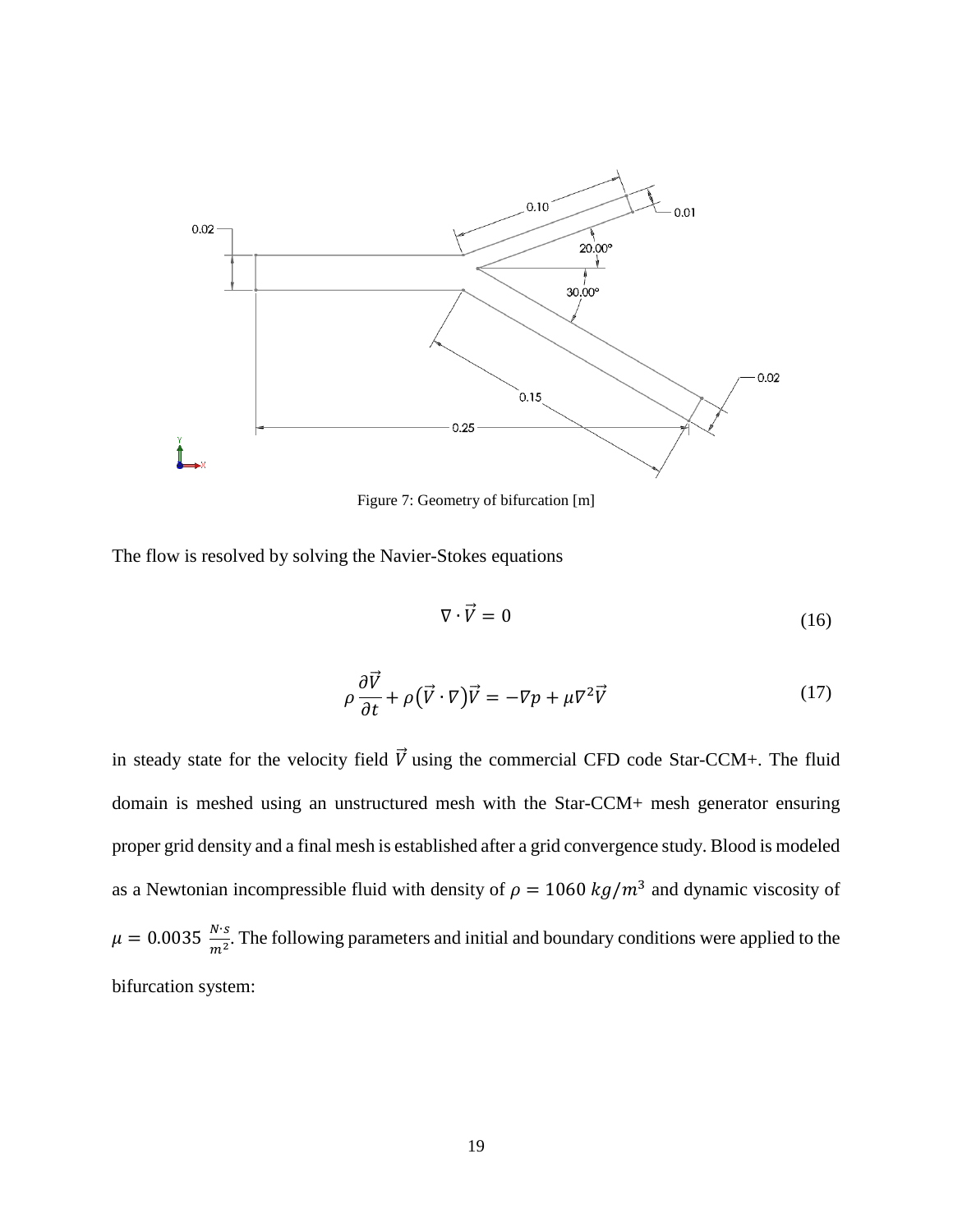| <b>Bifurcation Parameters</b> | <b>Values</b> | <b>Units</b>     |
|-------------------------------|---------------|------------------|
| Mass flow rate $(\dot{m})$    | 0.3           | kg<br>S          |
| Density $(\rho)$              | 1060          | $\frac{kg}{m^3}$ |
| Dynamic viscosity $(\mu)$     | 0.0035        | $Pa \cdot s$     |
| Initial velocity $(v)$        | 0.01415       | m<br>S           |
| Reference pressure $(P)$      | 101325        | Pa               |

Table 6: Bifurcation initial conditions

- <span id="page-29-0"></span>- No-slip on the fluid wall
- Laminar, steady and segregated flow solver with second order up-winding
- Varying mass flow rate (and consequently a varying initial velocity)
- Constant density, base size, dynamic viscosity, and reference pressure

A critical step for flow simulation is to generate a mesh for the system, which requires selection of the optimal base size for convergence and efficiency. For the most adept mesh, the base size will be large enough to converge but small enough to accurately gather data. After several iterations of the base size, the selected value was  $0.8 \, \text{mm}$ . Figure 9 depicts the accuracy of velocity values taken at 70  $mm$  along the inlet channel (shown in Figure 8) given a varying base size. Figures 10 and 11 show the final generated mesh for the bifurcation and the associated converging residuals, respectively.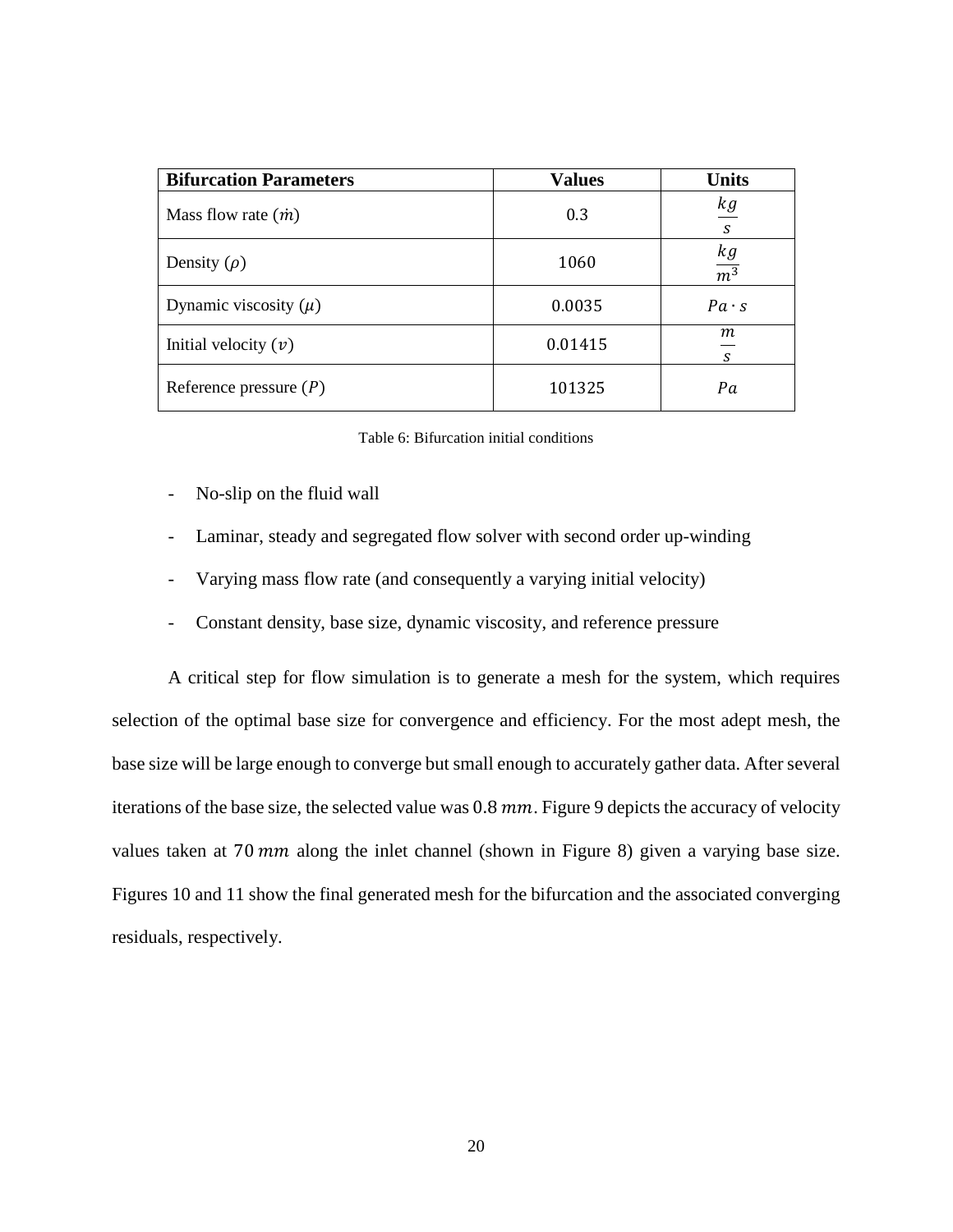

Figure 8: Location of sampled cross-section for mesh convergence

<span id="page-30-0"></span>

<span id="page-30-1"></span>Figure 9: Mesh convergence: comparison of velocity values computed with varying base size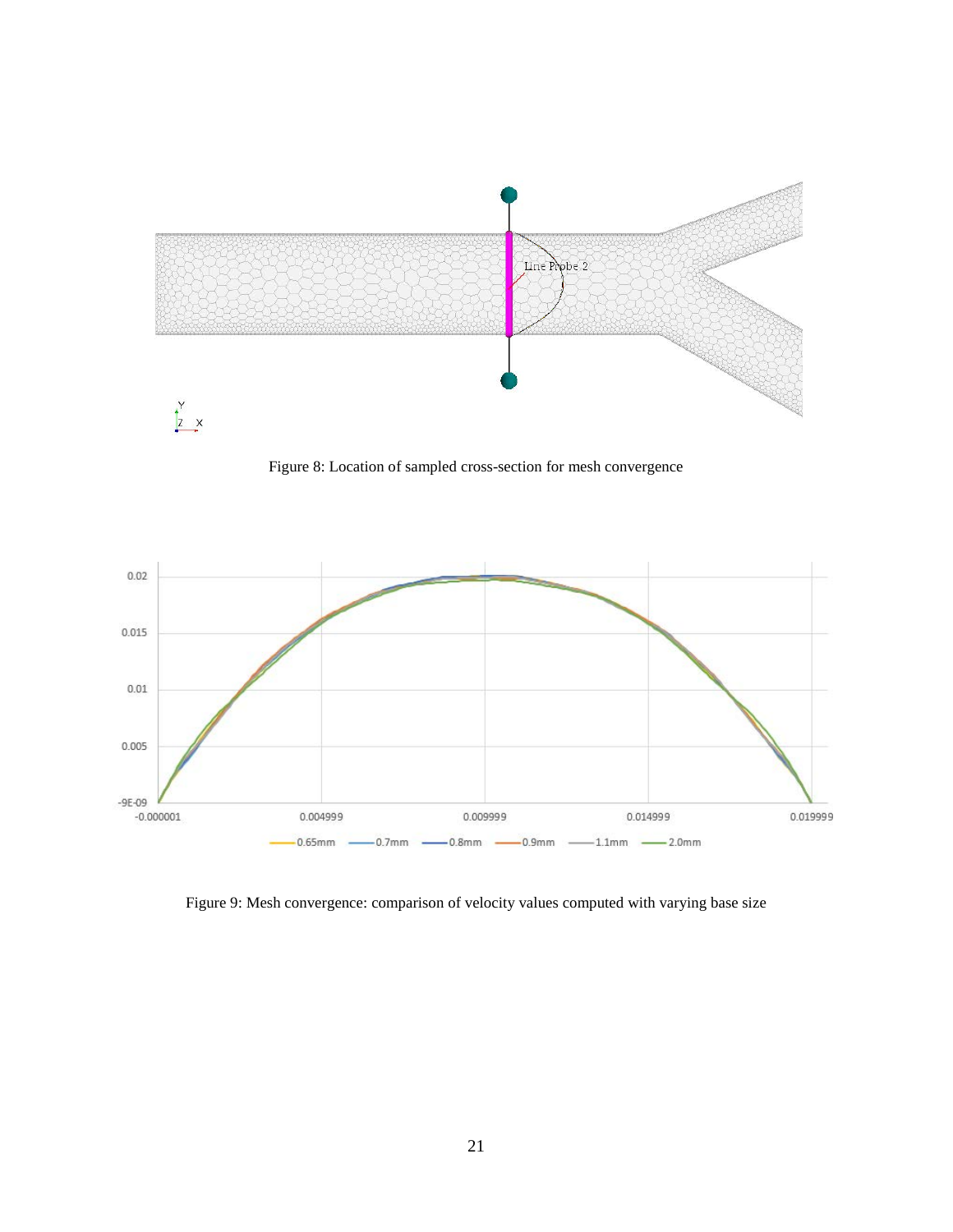<span id="page-31-0"></span>

<span id="page-31-1"></span>Figure 11: Residuals for bifurcation ( $\dot{m} = 0.3 \, kg/s$  and  $b = 0.8 \, mm$ )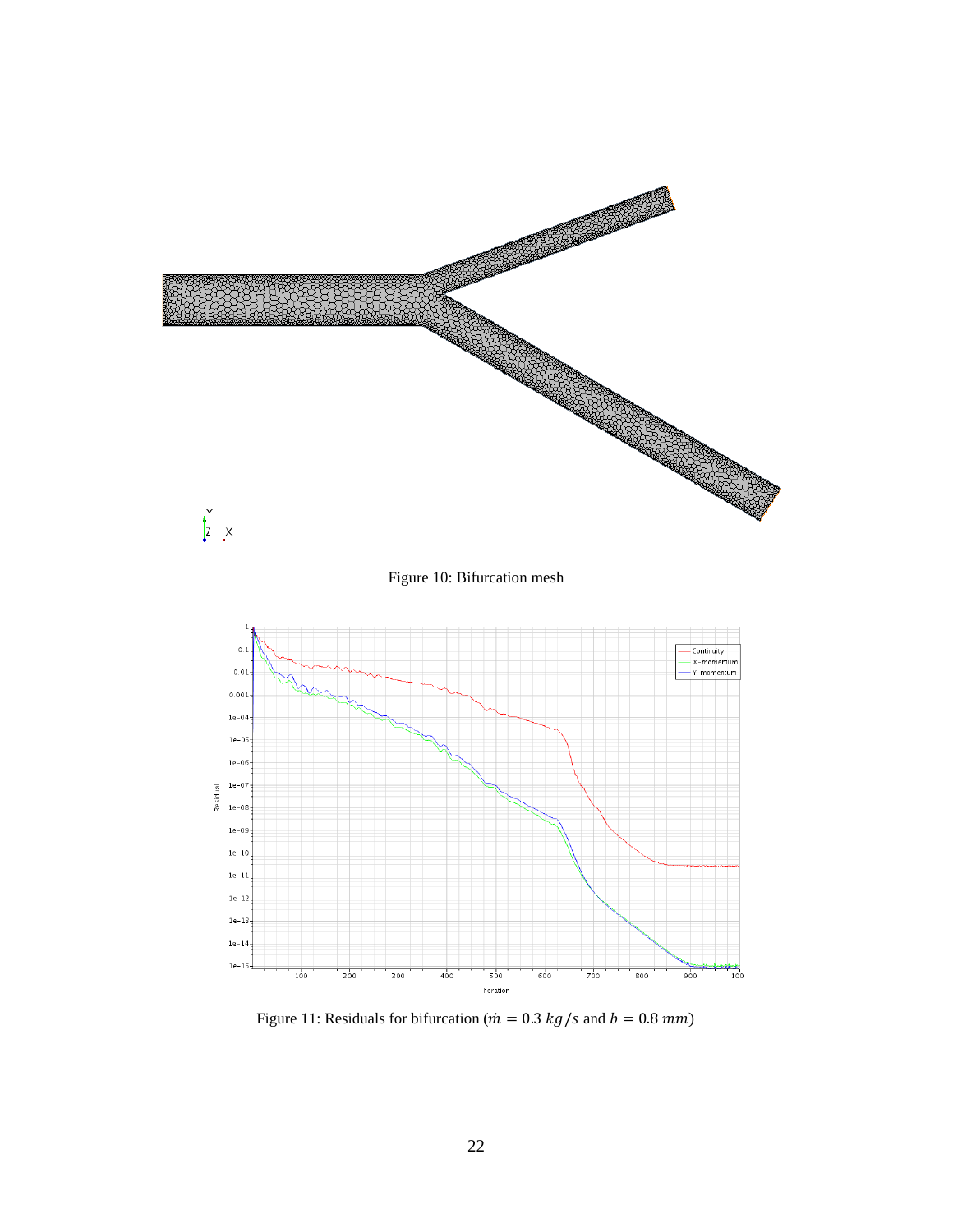Once the converged mesh was generated, flow simulations were executed to measure and analyze the velocity profiles at various locations along the bifurcation.



Figure 12: Velocity profile along bifurcation

<span id="page-32-0"></span>The first step in the implementation of POD – RBF is the formation of the snapshot matrix. Velocity values computed at the specific and significant locations displayed in Figure 13 were exported into Mathcad and used as the collection of snapshots. There were 200 points in each cross-section for 7 cross-sections leading to  $N = 1400$  long snapshot vectors of the velocity magnitude. The inlet mass flow rate was varied over the range of 0.2  $kg/s$  to 0.25  $kg/s$  to generate the POD data set.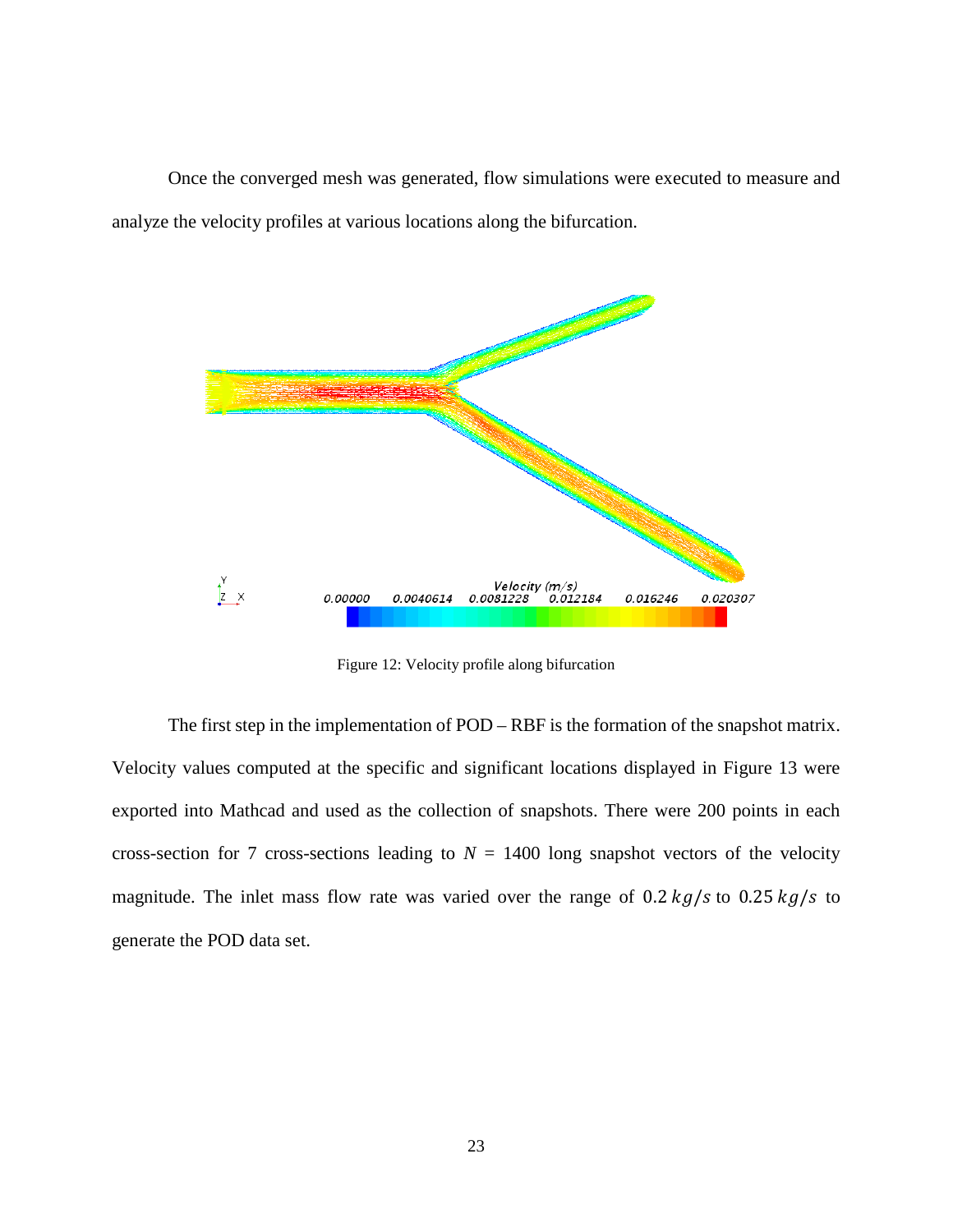

Figure 13: Location of sampled cross-sections for bifurcation problem

<span id="page-33-0"></span>

<span id="page-33-1"></span>Figure 14: Velocity profiles for  $\dot{m} = 0.2$  kg/s (red) and  $\dot{m} = 0.25$  kg/s (blue) at cross-sections (Figure 13)

Performing POD on the covariance matrix  $C(3)$  generated eigenvalues shown in Figure 15 and can be truncated after the  $6<sup>th</sup>$  term (out of the possible 10) listed in Table 7.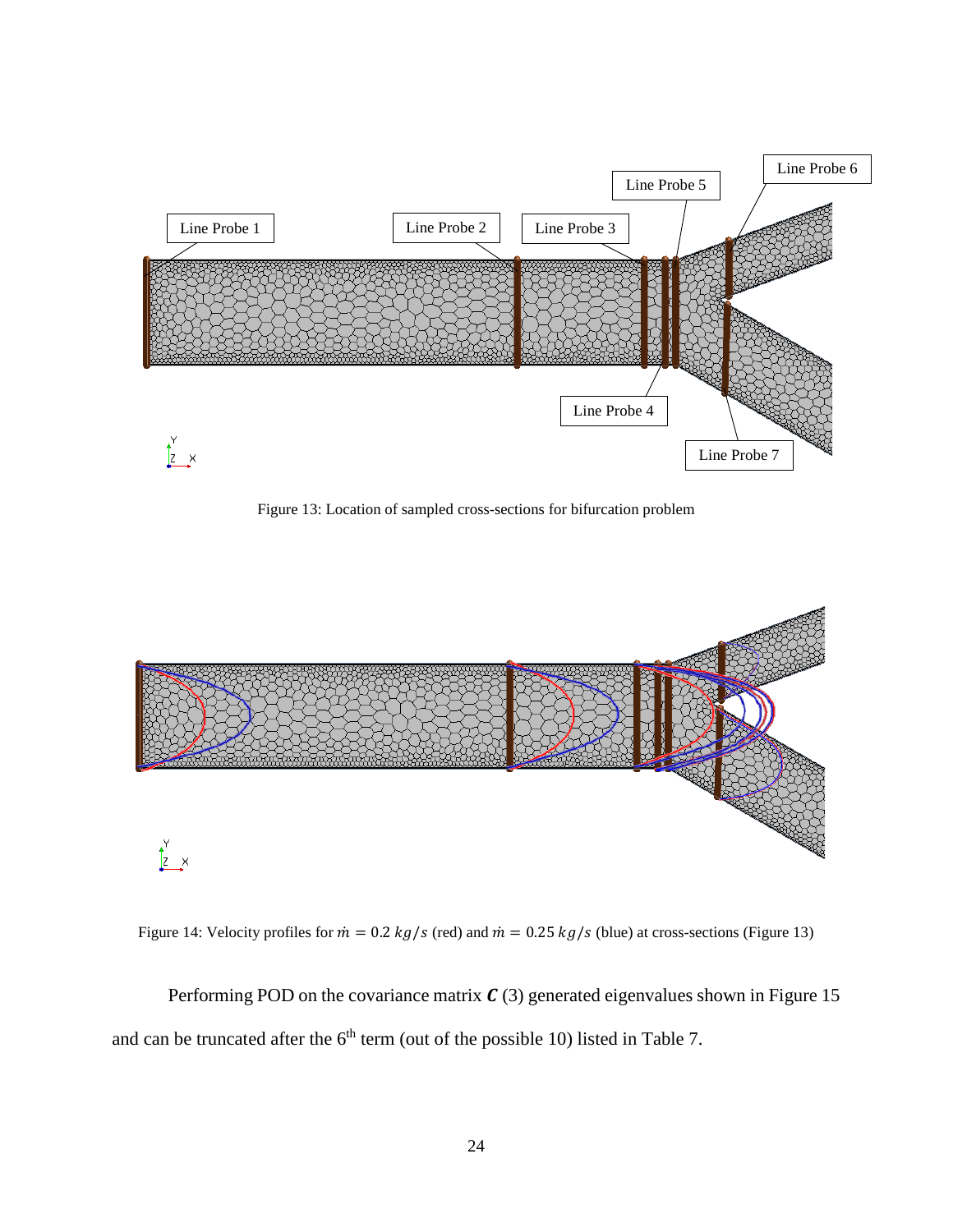

<span id="page-34-0"></span>Figure 15: Plot of all eigenvalues for bifurcation problem

| 2                        |
|--------------------------|
| 0.458906                 |
| $7.2239 \times 10^{-3}$  |
| $1.10128 \times 10^{-4}$ |
| $1.63558 \times 10^{-5}$ |
| $1.80197 \times 10^{-6}$ |
| $1.09426 \times 10^{-6}$ |

Table 7: Truncated eigenvalues for bifurcation problem

<span id="page-34-1"></span>Performing the subsequent steps in the POD – RBF interpolation network gives an accurate

approximation for velocity values along the bifurcation given a varying mass flow rate.

| Actual $[m/s]$ | <b>Approximation</b> [m/s] |
|----------------|----------------------------|
|                | $-0.000000019903$          |
| 0.000599899544 | 0.00059987248              |
| 0.00121431368  | 0.0012142684               |
| 0.00183481506  | 0.00183476764              |
| 0.00246429658  | 0.00246424112              |
| 0.00317396665  | 0.003173896373             |
| 0.003486347018 | 0.00348626266              |
| 0.003872970682 | 0.0038728761574            |

<span id="page-34-2"></span>Table 8: Comparison of actual and POD – RBF approximation of velocity values ( $\dot{m} = 0.2 \, kg/s$ )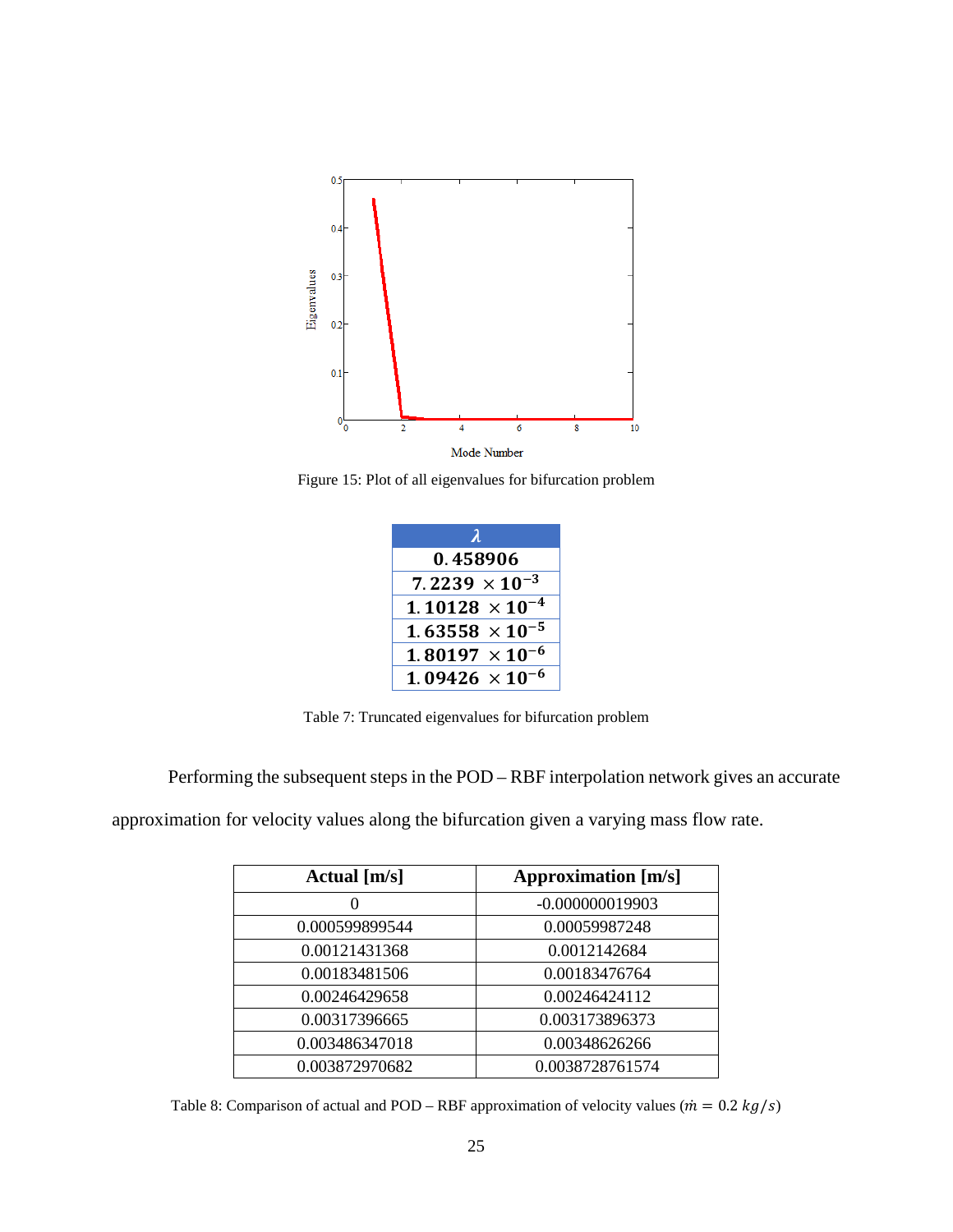For a non-sampled mass flow rate of 0.3  $kg/s$ , the first eight velocity values in the crosssection at Line Probe 3 (Figure 14) are listed in Table 9. When later compared with evaluated velocity values at the same inlet mass flow rate, the maximum error was  $7.054 \times 10^{-8}$ , which is highly accurate using only 6 eigenvalues to estimate the velocity profiles.

| <b>Approximation</b> [m/s] |
|----------------------------|
| $\mathbf{\Omega}$          |
| 0.0005999002543            |
| 0.00121431501827           |
| 0.0018348169993            |
| 0.0024642991033            |
| 0.00317396981327           |
| 0.00348635044926           |
| 0.00387297444039           |

<span id="page-35-0"></span>Table 9: Velocity values at non-sampled mass flow rate ( $\dot{m} = 0.3 \, kg/s$ )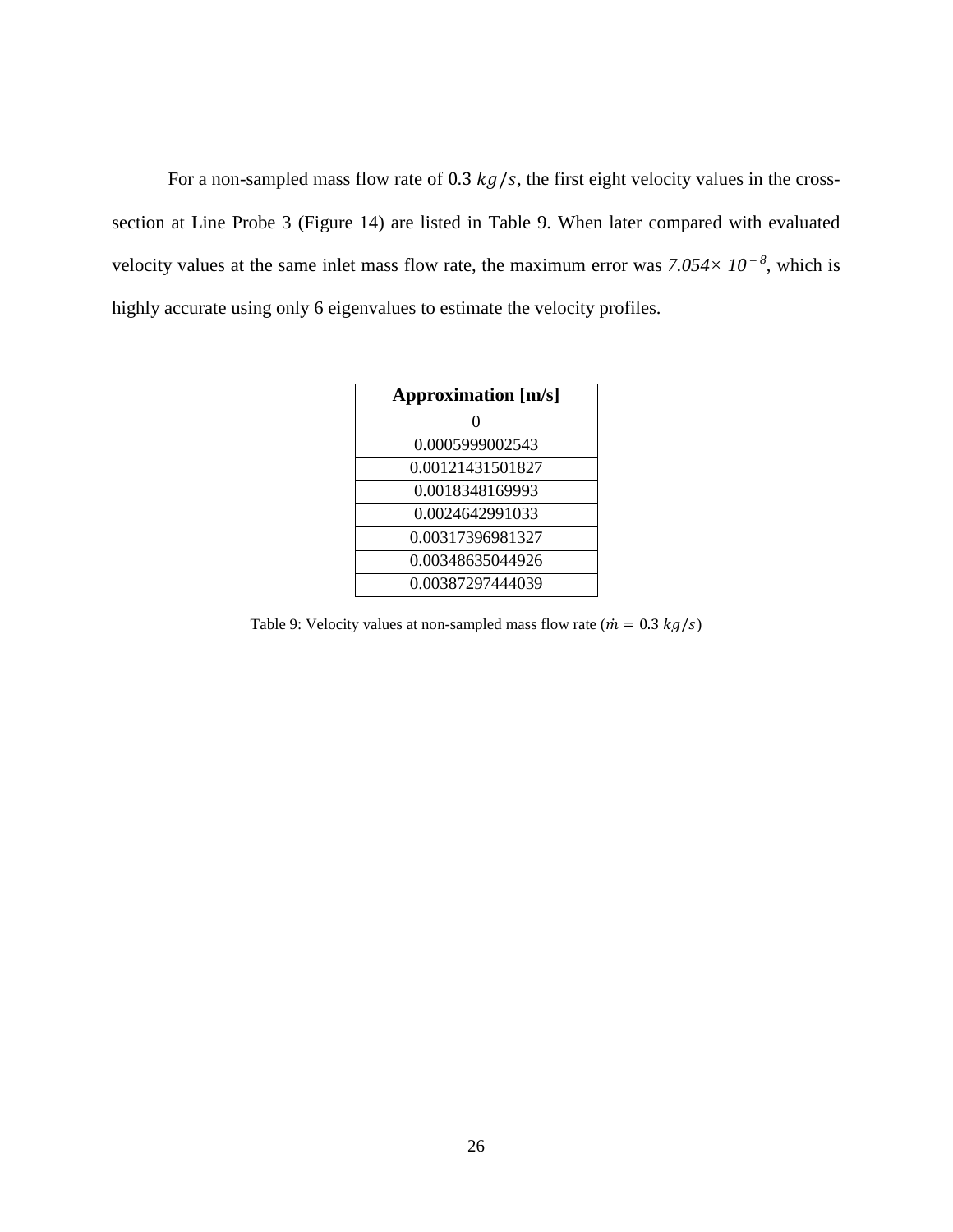#### **CHAPTER 5 – DISCUSSIONS**

<span id="page-36-0"></span>The POD – RBF inverse approach proposed and implemented in this thesis provided an accurate parameter estimation of desired system values, even when few material characteristics or boundary conditions were known about the system. As shown in the examples solved in Chapter 4, POD needs only a few eigenvalues from the initial parameter snapshot matrix to estimate the desired solution, and RBF can interpolate the solution for new values of parameter(s)  $\boldsymbol{p}$ . RBF – trained POD serves as an inexpensive and efficient method of optimizing the accuracy of parameters or characteristics to be determined without accumulating extensive computation time.

With respect to the bifurcation, this thesis shows that the POD – RBF inverse approach can be applied for the optimization of the LVAD – a much more complicated system and domain. Since this technique can reduce the degrees of freedom in the system, the desired solution, given its varying parameters, can converge quickly and effortlessly with the implementation of this interpolation network.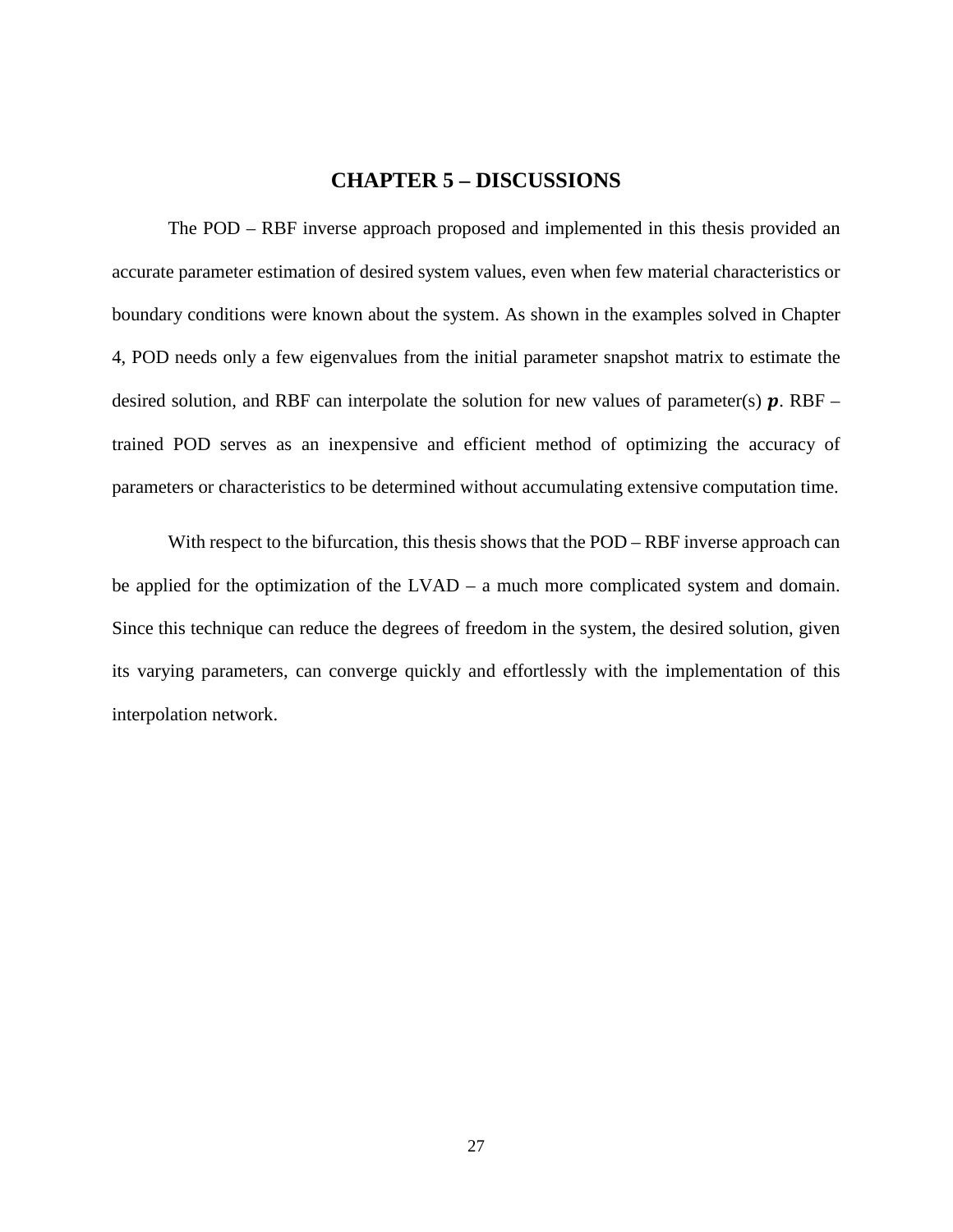#### **REFERENCES**

- <span id="page-37-0"></span>[1] Pearson, K. (1901). Of lines and planes of closest fit to system of points in space. The London, Edinburgh and Dublin Philosophical Magazine and Journal of Science, 2, 559- 572.
- [2] Ostrowski, Z., Bialecki, R.A. and Kassab, A.J., "Estimation of constant thermal conductivity by use of Proper Orthogonal Decomposition," Computational Mechanics, Vol. 37, No. 1, 2005, pp. 52-59.
- [3] Rogers, C. (2010). Parameter estimation in heat transfer and elasticity using trained POD-RBF network inverse methods, UCF MS Thesis, 2010.
- [4] Prather, R. (2015). A multi-scale CFD analysis of patient-specific geometries to tailor LVAD cannula implantation under pulsatile flow conditions: an investigation aimed at reducing stroke incidence in LVADs.
- [5] Prather, R. O., Kassab, A., Ni, M. W., Divo, E., Argueta-Morales, R., & DeCampli, W. M. (2017). Multi-scale pulsatile CFD modeling of thrombus transport in a patient-specific LVAD implantation. *International Journal of Numerical Methods for Heat & Fluid Flow*, *27*(5), 1022-1039.
- [6] Buljak, V. (2010). Proper orthogonal decomposition and radial basis functions algorithm for diagnostic procedure based on inverse analysis. *FME Transactions*, *38*(3), 129-136.
- [7] Rogers, C. A., Kassab, A. J., Divo, E. A., Ostrowski, Z., & Bialecki, R. A. (2012). An inverse POD-RBF network approach to parameter estimation in mechanics. *Inverse Problems in Science and Engineering*, *20*(5), 749-767.